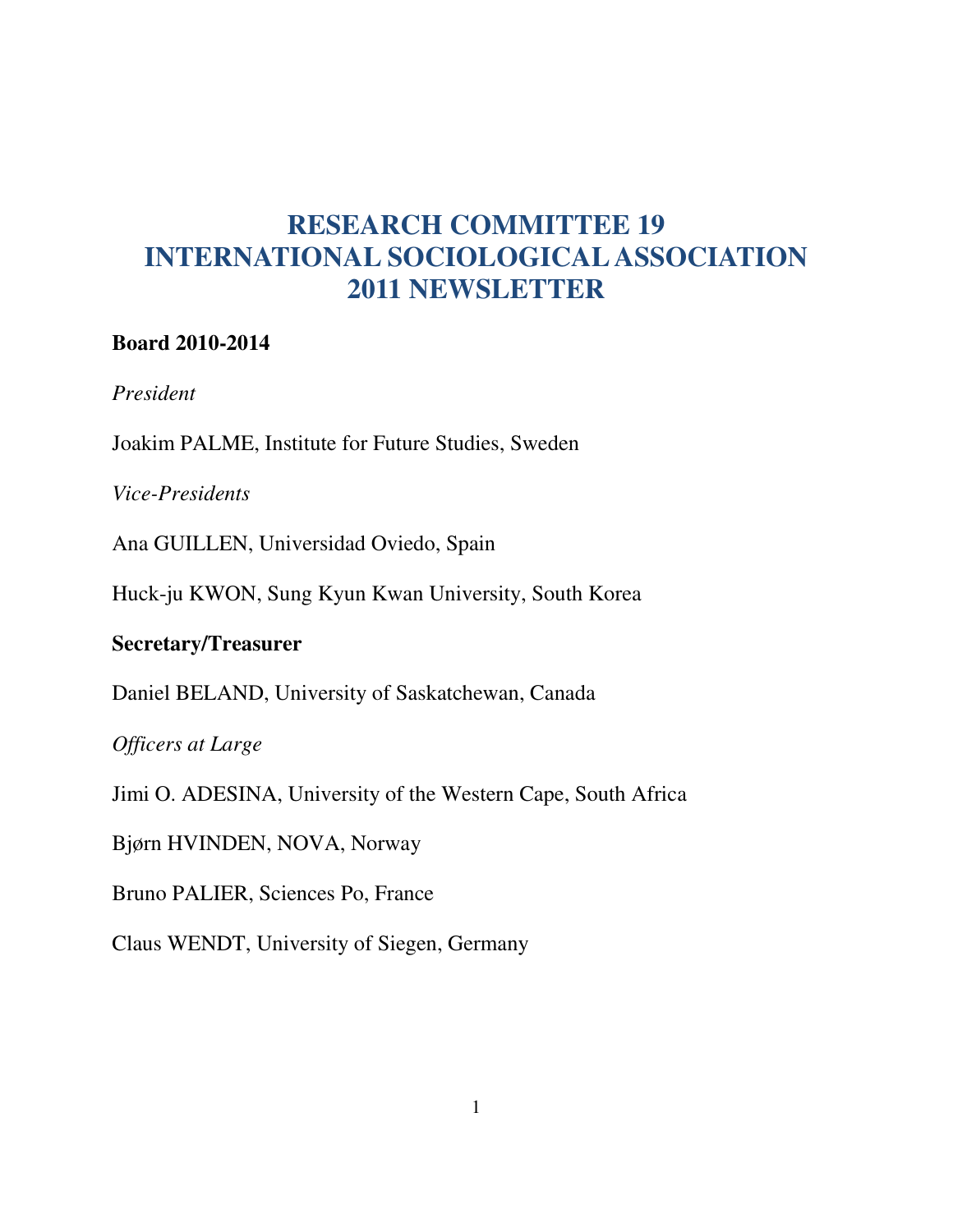#### **Annual Presidential Letter**

Dear Members of RC 19:

It is a new year and this provides us with an opportunity to look both back on the year that has past and to the future. This being said, on a personal level, I have just left the "future" behind me. At least in the sense that I have stepped down as Director of the Institute for Futures Studies to devote my time fully to the Department of Government at Uppsala University. It was nine very stimulating years with the Institute but I feel very comfortable in my new position.

I also feel very comfortable with the way that the Research Committee 19 is developing. The Committee is in very good standing in terms of membership and a well-managed budget. These fundaments should however not be taken for granted, these days. It is therefore a pleasure to be able to report from the past activities and upcoming events:

The Annual Meeting in Seoul was an important milestone in the development of the Committee. It was in the end very well attended by scholars from Europe and North-America, as well as from the (East Asian) region. The meeting manifested the growing strength of social policy-related research in the region, in all kinds of sessions; plenary, parallel and mentoring. Personally, I found the discussions during the sessions unusually lively and thought provoking. We, the attendants of the meeting, were truly appreciating the kind hospitality and excellent organization provided by Huck-ju Kwon and his team, not to mention the fantastic quality of the Korean food!

The main event in 2012 will be the Annual Meeting in Oslo, August 23-25, which is organized by Bjørn Hvinden, NOVA. Bjørn attended the General Assembly at the Seoul meeting and could benefit from various kinds of feedbacks on that meeting, as well as other suggestions for the organization of the 2012 Annual Meeting. There are a number of good reasons to look forward to the Annual Meetings in general, and to the forthcoming Oslo meeting in particular. For one thing, there will be a pre-conference focused on the Nordic experience, which you can read more about in this newsletter. Thank you Bjørn for making this a most attractive event! Now it is up to us members to come up with equally interesting paper proposals! The deadline for abstract submission is approaching fast so please follow the guidelines below and please submit your abstract now.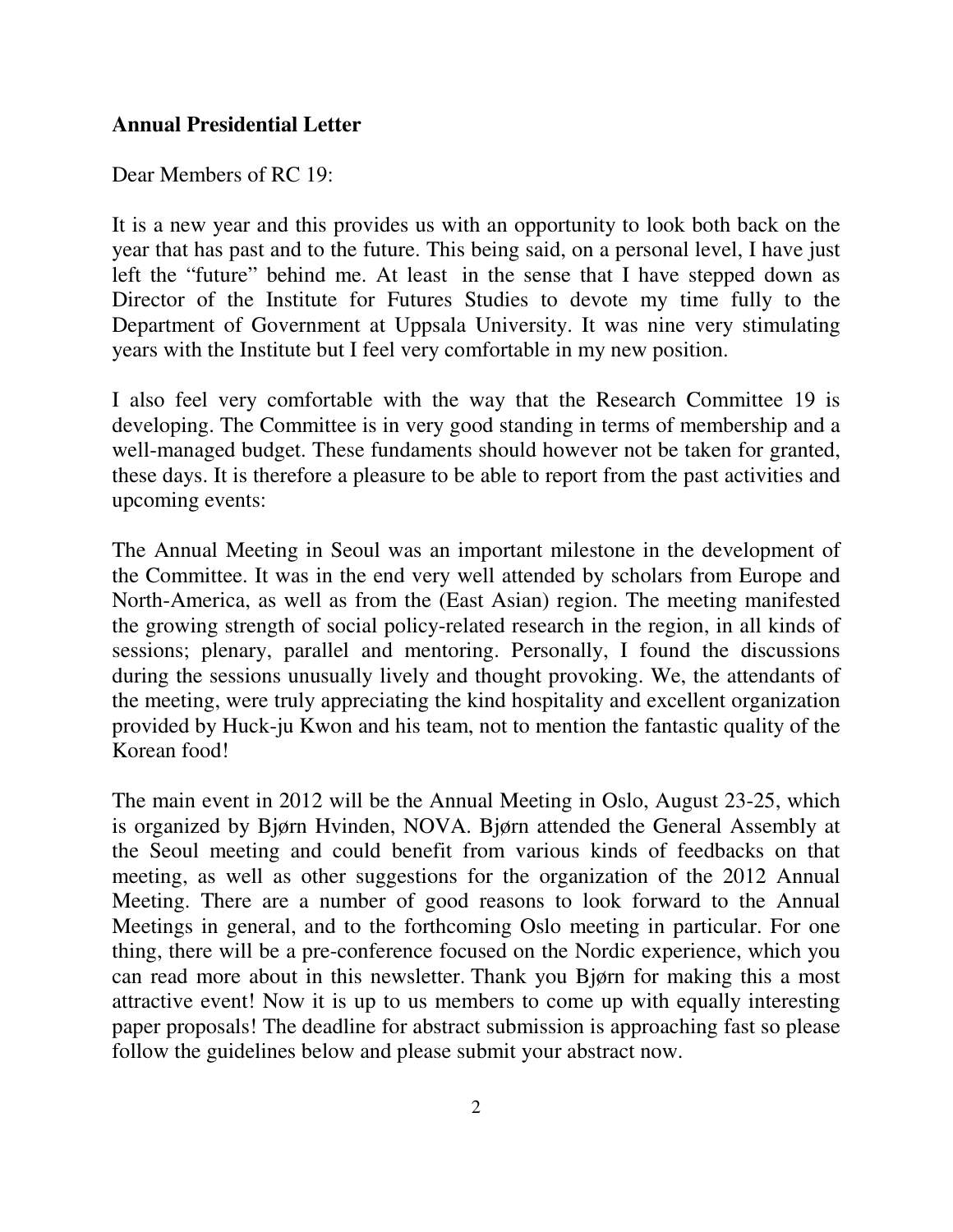The other important activity of 2012 is the ISA Forum in Buenos Aires, during the first days of August. Our RC is organizing a number of sessions, also jointly with other RCs, primarily focused on the Latin American experience. The number of submitted abstracts has been very high. This means that the activities connected to the Forum can become of strategic importance for RC19 in terms of strengthening the Latin American membership, which so far has been relatively modest. I am very happy with the way Daniel Béland and Camila Arza have been coordinating the Committee's session for the Buenos Aires ISA Forum.

And please, do take the opportunity to inform colleagues who have a potential to contribute to, and benefit from, RC 19 activities about the opportunities associated with a membership and participation in our activities and network.

Joakim Palme President of the Research Committee 19 (ISA)

#### **Call for Papers: 2012 Annual RC 19 Meeting, Oslo, Norway**

23-25 August, 2012, Quality Hotel 33, Oslo (www.choicehotels.no/quality/en/oslo-hotel-quality-no103-en)

"Welfare States Facing Global Turbulence, Ageing and Migration: Rising to the Occasion, Coping or Adjusting Downwards?"

Deadline for abstracts: **1 February 2012**

NOVA – the Norwegian Social Research Institute (www.nova.no) – is delighted to invite you to the 2012 RC19 annual conference in Oslo. The organizers invite theoretical and empirical papers on poverty, social welfare and social policy (www.isa-sociology.org/rc19.htm). The conference's main theme is the impact of global interdependencies, demographic change, migration flows and the ways in which welfare states are responding to these challenges. This thematic profile means that the organizers in particular welcome papers dealing with these issues:

*How are welfare states meeting the increasing global economic turbulence? To what extent do the governments' adjustments follow recommendations or requirements of transnational organizations? How do different welfare societies deal with the rising care needs related to ageing and what consequences do these responses have? How does the meeting of care needs reinforce global care-chains and highlight migration's gendered consequences both in sending and receiving*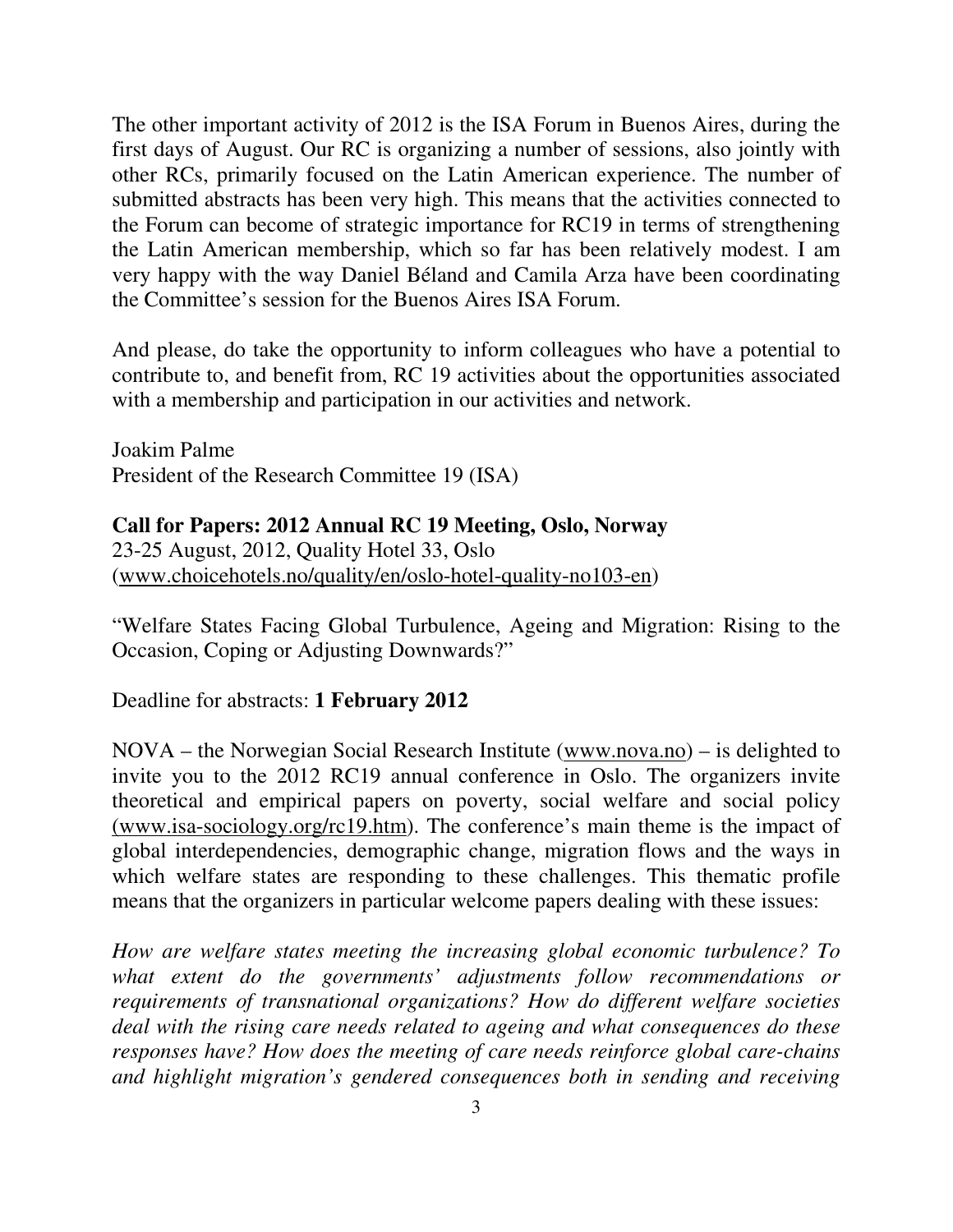*countries? Are perceived challenges created by migration and accommodation to diversity influencing public opinion and the electoral support for migration policies and/or redistributive welfare arrangements?* 

The final conference of the Nordic Centre of Excellence in Welfare Research 'Reassessing the Nordic Welfare Model' (www.reassess.no) will take place August 21-22 at the same venue as the RC 19 conference. Members of RC 19 are welcome to register for both events. More information about both events will follow.

If you have any questions, please contact the leader of the local organizing committee, Bjørn Hvinden: bjorn.hvinden@nova.no. Until the conference webpage is operative in January, please send abstracts to his e-mail address.

We look forward to seeing you in Oslo!

Bjørn Hvinden

# **Call for Papers**

We invite submissions of abstracts for an edited collection describing actual ethical problems, and the related methodological issues, researchers encounter working with interactional data (interviews, video-audio recordings, ethnographic observation).

Title of the collection:

Ethics in social research: theoretical and methodological issues

Editors: Isabella Paoletti, Adriano Duarte Rodrigues and Isabel Tomás

Interested Publisher in the editorial project: Cambridge Scholars

Ethical issues are part of ordinary practices in conducting research, involving the collection of interactional data in a variety of disciplines. Established codes of practices and ethical committees define acceptable standards of conducts within the professions, but in fact the literature relating to ethics in social science research is relatively marginal.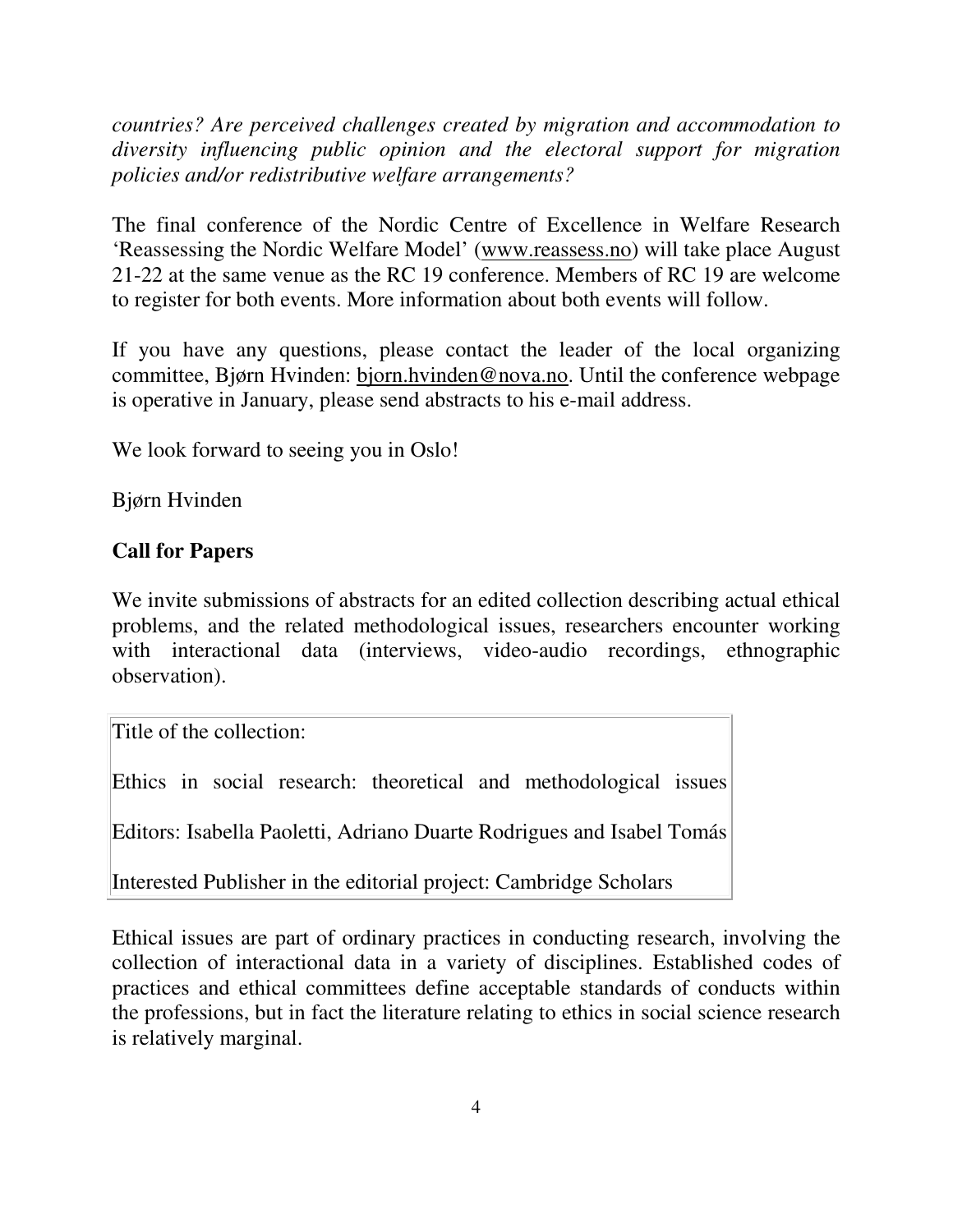The edit collection will present an empirical approach to the study of ethical problems in conducting social research. It will describe and discuss critically actual ethical problems, and relevant methodological issues, researchers encounter during all stages of research:

- Access to the field
- data collection (interviews, video-audio recordings, ethnographic observation),
- data storage,
- data analysis
- dissemination of research results

and from a variety of disciplinary perspectives using interactional data:

- anthropology,
- communication studies,
- gerontology,
- $\bullet$  law,
- linguistics,
- psychology,
- social work studies,
- sociology

The contribution we seek will document actual ethical problems researchers were confronted with during the conduction of social research, and discuss critically the options that were adopted in the light of relevant literature. For example, in relation to interviews, we could have papers focusing on ethical issues in relation to the process of eliciting life history narratives, during in depth interviewing, in different disciplinary areas. Therefore, the contributions will highlight specific sensitiveness towards particular ethical issues, in different disciplinary and sub-disciplinary domains.

The contributions would also aim at describing in detail the methodological problem and solutions adopted by different authors in relation to specific ethical problems. For example, to guarantee anonymity of informants is a relevant ethical issue. How anonymizing is actually done? Which details of the talk have to be changed? What technical solutions have to be adopted with audio data, video data, transcripts?

In sum, the book will discuss theoretical as well as methodological issues related to ethical problems in conducting social research, using interactional data.

Abstract should be in English, 500 words; Papers should be in English, between 7000-10.000 words.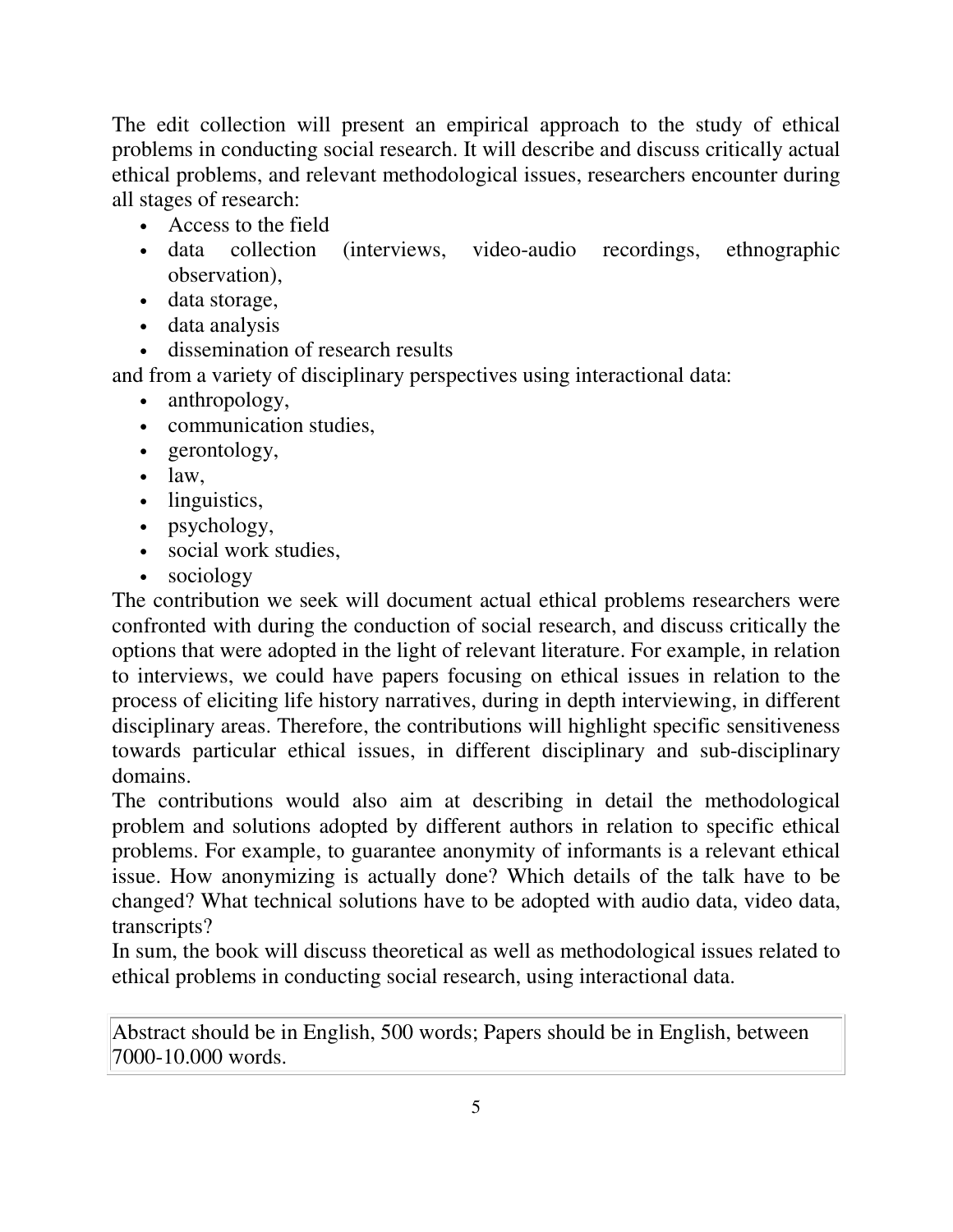Authors whose native language is not English are asked to have their article carefully checked by a native speaker.

Authors should refer to the style sheet of Cambridge Scholars that is attached. Time frame

- Deadline for abstract proposals (500 words): 30th of January 2012
- Communication of acceptance: 28 of February 2012
- Submission of papers: 31st of June 2012

Abstracts should be submitted as e-mail attachments to the 3 editors:

- Isabella Paoletti isap@fcsh.unl
- Adriano Duarte adrodrigues@netcabo.pt
- Isabel Tomas isabelgtomas@fcsh.unl.pt

### **Academic Position**

The Department of Political Science invites applications for a full-time tenuretrack position in Comparative Politics at the rank of Assistant Professor, commencing July 1, 2012. The successful candidate must have a program of research which contributes to the study of broad theoretical issues in comparative politics. At the undergraduate level the appointee will be expected to contribute to general political science courses and courses in an area of their expertise. At the graduate level the candidate should be able to contribute to the Masters in Political Science and the PhD program in Comparative Public Policy. The appointee will be expected to carry out an independent research program yielding significant peerreviewed publications and compete successfully for external funding to support this research program. Further information on the Department of Political Science can be found at: http://politicalscience.mcmaster.ca/

Preference will be given to candidates with a completed PhD in Political Science or its equivalent, but candidates who are near completion may also be considered. All qualified candidates are encouraged to apply; however, Canadian citizens and permanent residents will be considered first for this position. McMaster University is strongly committed to employment equity within its community, and to recruiting a diverse faculty and staff. The University encourages applications from all qualified candidates, including women, members of visible minorities, Aboriginal persons, members of sexual minorities, and persons with disabilities.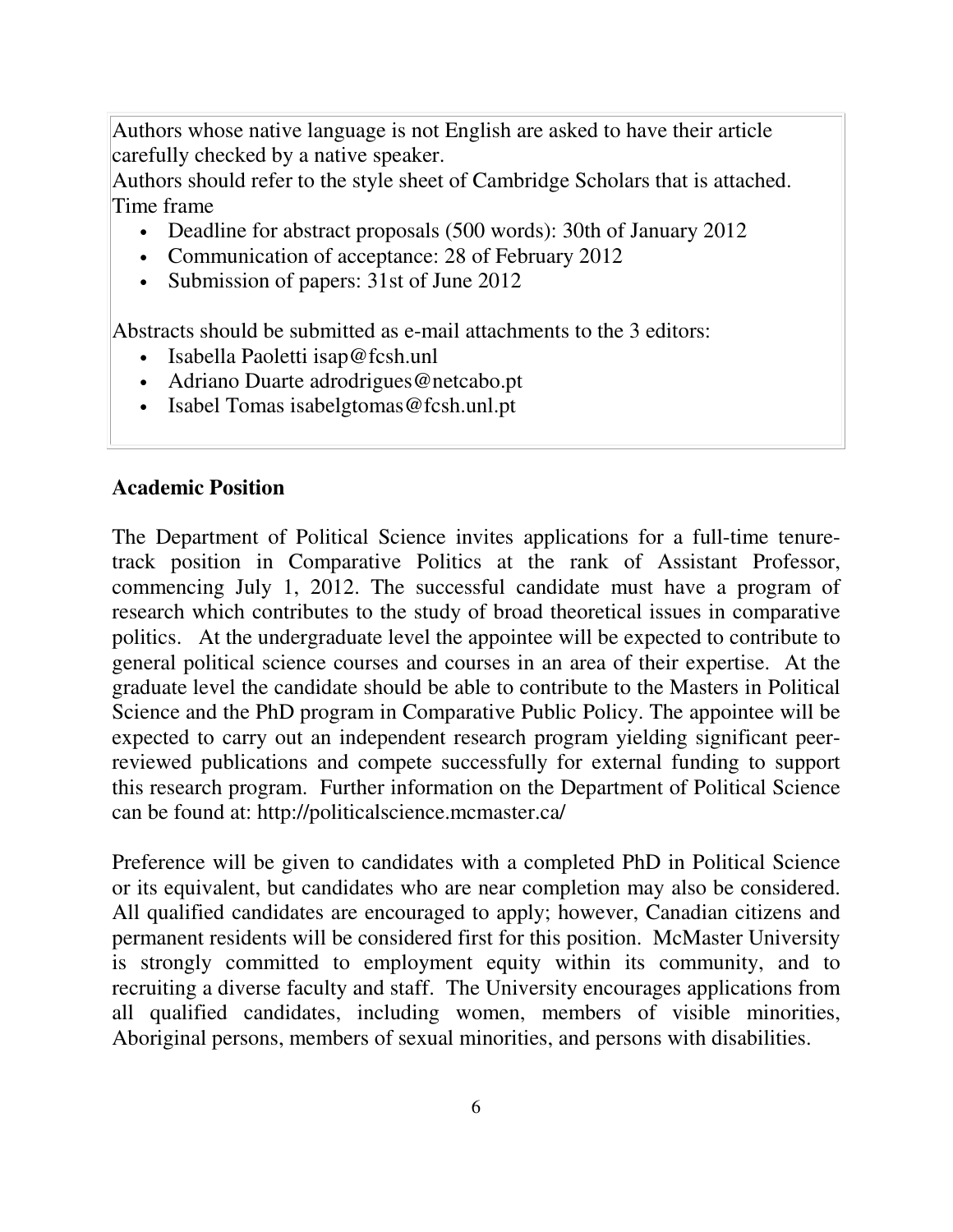Informal queries can be addressed to the Department Chair, Dr. Robert O'Brien (obrienr@mcmaster.ca) Hard copy applications including a curriculum vitae, a representative sample of academic writing, three letters of reference (sent directly by referees) and teaching dossier including teaching evaluations, outlines for a graduate and an undergraduate level course in comparative politics or comparative public policy should be sent to:

Dr. Robert O'Brien, Chair Department of Political Science McMaster University 1280 Main Street West Hamilton, ON, L8S 4M4, CANADA

Consideration of applications will begin January 23rd, 2012.

### **RECWOWE - Reconciling Work and Welfare in Europe**

The Research project implemented by the Network of Excellence RECWOWE has come to its end. It was conducted by Denis Bouget as general coordinator (Université de Nantes, MSH Ange Guépin, Nantes) and Bruno Palier, member of RC19 board, as scientific coordinator (CEE-Sciences Po/CNRS) and funded by the European Commission in the  $6<sup>th</sup>$  framework programme. Its paramount objective was to study relationships between work and welfare. One of the major goals of the RECWOWE network was to foster ground-breaking research on Work and Welfare across Europe and to largely disseminate the outcomes produced. After five years of thorough research, the members of the network have released many major publications. Not least than 25 publications are indeed planned to come out of RECWOWE: in a Palgrave dedicated book series on Work and Welfare in Europe, but also with other publishers such as Oxford University Press, Peter Lang, Policy Press or in Journals as special issues.

The work done within Recwowe has been organized around four main tensions have been identified:

1. Tensions between a call for more flexibility on the labour market and a need for security for citizens;

2. Tensions between work and family life, increased fluidity in family patterns and enhanced flexibility in employment patterns and relationships;

3. Tensions between the number of jobs created and their quality;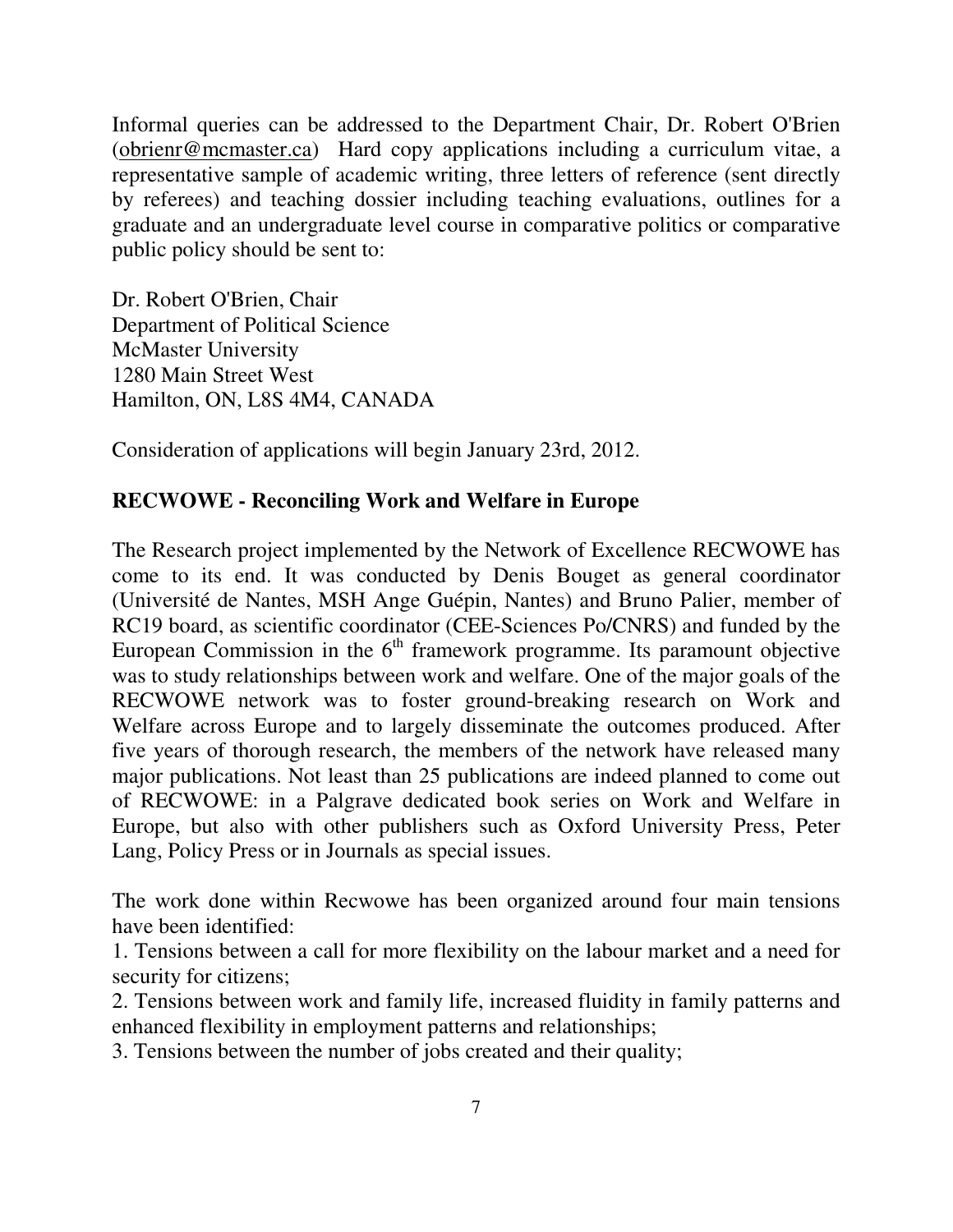4. Tensions induced by the development of "employment-friendly" welfare reforms, i.e. the political tensions created by the difficulties in matching industrial welfare systems to the requirements of creating post-industrial jobs.

More information: http://www.sciences-po.fr/recherche/news/communiques/Work-and-Welfar-in-Europe\_EN.htm

The main findings of the project have been presented and discussed at the final RECWOWE Conference held from 15 to 17 June 2011 in Brussels.

It has been organised around four main common streams:

- Implementing activation
- Transforming social protection
- More jobs, better jobs?
- Can Europe help?

Plenary sessions were also organised around the following topics:

- Tackling the crisis: is 'Europe 2020' enough?
- Changing words of work and welfare. What do we learn from RECWOWE activities?
- Liberalisation, dualisation or integration?
- The Agency Gap: capabilities for a worklife balance across welfare regimes and within work organizations

More information: www.recwowefinalconference.eu

# **New Journal Article**

Noy, Shiri. 2011. "New Contexts, Different Patterns? A Comparative Analysis of Social Spending and Government Health Expenditure in Latin America and the OECD." *International Journal of Comparative Sociology*, 52(3): 215-244. http://cos.sagepub.com/content/52/3/215.short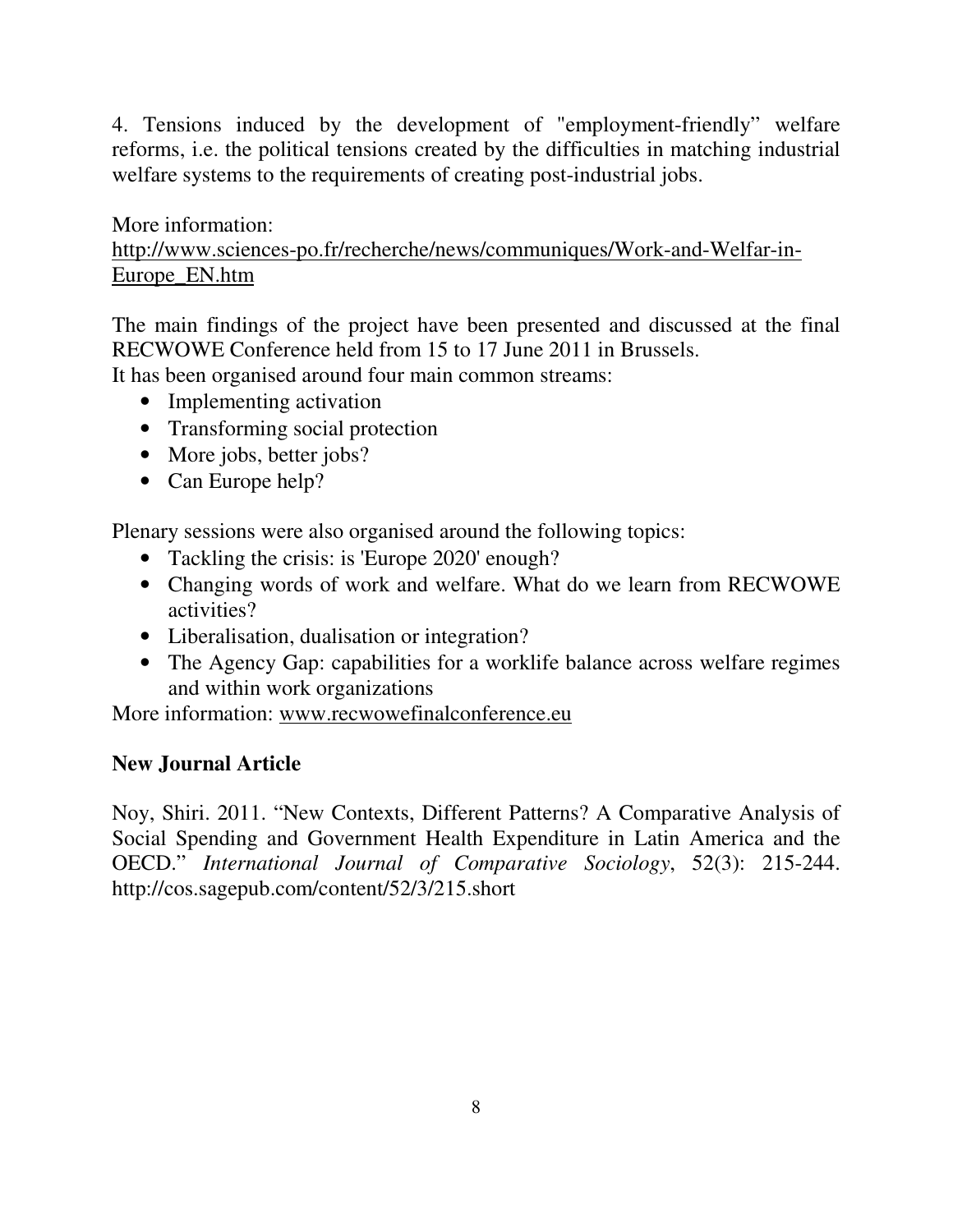#### **New Books**

### Ana Marta Guillén and Margarita León (eds). 2011. *The Spanish Welfare State in European Context*. Ashgate.

Following the death of Franco, Spain underwent a transition to democracy in the mid-1970s. Although a rapid process of modernization occurred, the Spanish welfare state was seen, until fairly recently, as relatively underdeveloped. However, given the progressive Europeanization and expansion of Spanish social policy, questions arise as to whether the Spanish welfare system should still be considered as peripheral to West European welfare states.

This volume is divided into three sections. The first section deals with broad trends in the evolution of the Spanish welfare state. To begin with, the consolidation path of social protection policies is explored. Attention is also paid to the process of Europeanization. Furthermore, the analysis explores advances in gender equality policies. In the second section, attention is turned to governance issues, such as collective bargaining, the interplay among levels of government, the welfare mix and public support for social policies. The third and final part of the book addresses five main challenges facing the Spanish welfare state in the 21st century, namely, the need to enhance flexicurity; to achieve a better work-family balance; to coordinate immigration policies with existing social protection; to tackle the persistence of high rates of relative poverty; and to face intense population ageing, both in terms of increasing needs for care and the reform of the pension system.

*Contents*: Introduction; Part I Evolution/Tendencies: The consolidation of the Spanish welfare state (1975–2010), *Gregorio Rodríguez Cabrero*; Europeanisation and Spanish welfare: the case of employment policy, *Luis Moreno* and *Amparo Serrano*; The quest for gender equality, *Margarita León*. Part II Levels of Governance, Social Dialogue, Welfare Mix and Public Debates: Policy concertation, trade unions and the transformation of the Spanish welfare state, *Oscar Molina*; Regional welfare systems and multilevel governance, *Raquel Gallego* and *Joan Subirats*; Assessing the welfare mix: public and private in the realm of social welfare, *Teresa Montagut*; Are Spaniards different? European convergence and regional divergence in the evaluation of the welfare state, *Inés Calzada* and *Eloísa del Pino*. Part III Key Challenges to the Spanish Welfare State: Part-time employment in Spain: a victim of the 'temporality culture' and a lagging implementation, *Zyab Ibáñez*; Female employment and policies for balancing work and family life in Spain, *Olga Salido*; Immigration and social policy in Spain.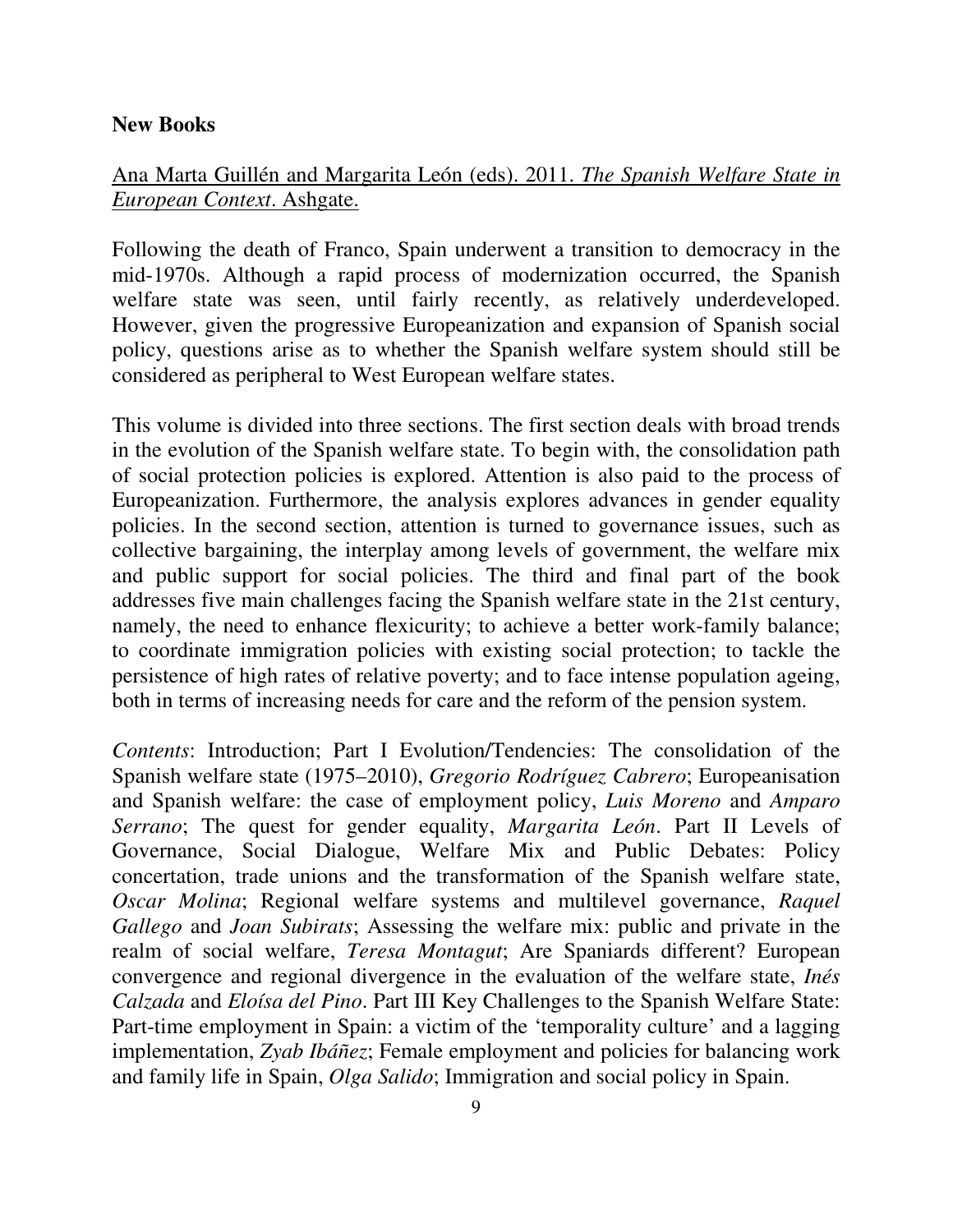A new model of migration in Europe, *Miguel Laparra*; Long-term care: the persistence of familialism, *Sebastián Sarasa*; Tackling poverty, *Luis Ayala*; Gradual expansion and reluctant reform of the pension system, *Elisa Chulià*; Conclusions; Index.

Shirley Hsiao-Li Sun. 2002. *Population Policy and Reproduction in Singapore: Making Future Citizens*. London: Routledge (Routledge Contemporary Southeast Asia Series).

This book examines the relationship between population policies and individual reproductive decisions in low-fertility contexts. Drawing on personal interviews and focus groups with more than 200 Singaporeans, it demonstrates that the effectiveness of population policy is a function of competing notions of citizenship, and the gap between seemingly neutral policy incentives and their perceived and experienced disparate effects. The need to take individuals' perceptions of state policies seriously gains greater urgency in the context of potential conflict of interest between the state and citizens regarding human reproduction. Should citizenship status confer rights independent of an individual's economic standing? Who is the idealized citizen and idealized by whom? What is the relationship between a particular conceptualization of citizenship and the nation-state's challenge of confronting the global order? This book answers these questions and offers a significant contribution to the literature on population studies, sociology of reproduction, citizenship and development, public and social policy, East Asian and Southeast Asian studies.

### *Contents*

1. Introduction: Making Future Citizens 2 . Low Fertility and Pronatalist Policies 3. Economic Development, Social Investments, and Population Governance 4. Class Differentiated Pronatalism 5. Privileging the Citizen-Worker 6. Constructing Children's Multidimensional Qualities 7. Conclusion

Jon Kvist, Johan Fritzell, Bjørn Hvinden and Olli Kangas (eds). 2011. *Changing Social Equality: The Nordic Welfare Model in the 21st Century*. Bristol: Policy Press.

The Nordic countries have been able to raise living standards and curb inequalities without compromising economic growth. But with social inequalities on the rise how do they fare when compared to countries with alternative welfare models,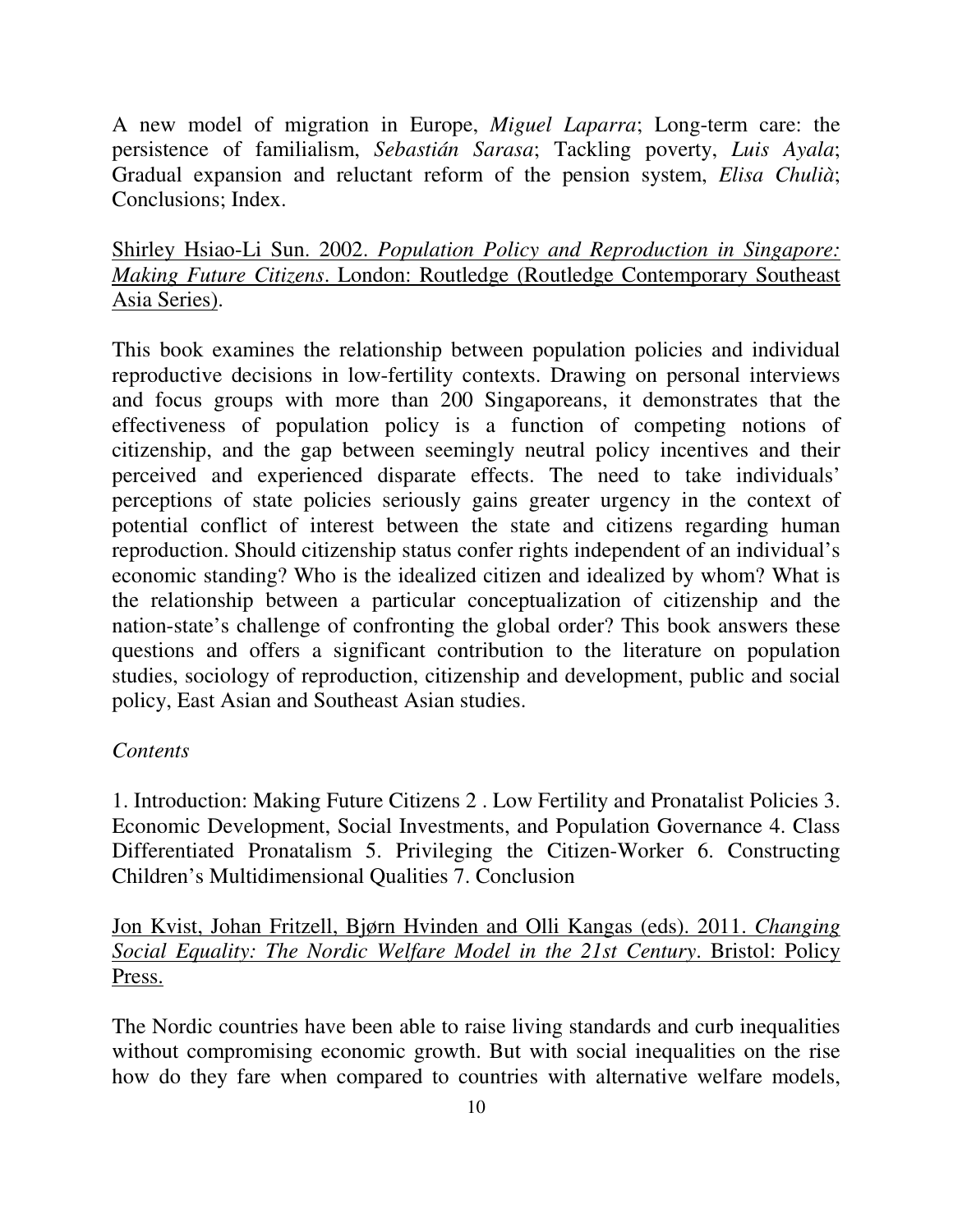such as the United Kingdom, the Netherlands and Germany? Taking a comparative perspective, this book casts new light on the changing inequalities in Europe. It will be invaluable for students and policy makers interested in European social policy and living conditions.

*"This impressive volume by leading Nordic researchers on how their muchvaunted welfare model has coped with recent external and internal pressures is a fascinating read for anyone interested in equality or wellbeing." Brian Nolan, Professor of Public Policy, University College Dublin, Ireland* 

#### *Contents*

Equality and the Nordic welfare model: principles, pressures and perspectives ~ *Jon Kvist, Johan Fritzell, Bjørn Hvinden and Olli Kangas*; Anti-immigration attitudes, support for redistribution, and party choice in

Europe ~ *Henning Finseraas*;

Do we all (dis)like the same welfare state? Configurations of public support for the welfare state in comparative perspective ~ *Mads Meier Jæger*;

Eroding minimum income protection in the Nordic countries ~ *Susan Kuivalainen and Kenneth Nelson*;

Equality in the social service state: Nordic childcare models in comparative perspective ~ *Gabrielle Meagher and Marta Szebehely*;

Welfare State Institutions, Unemployment and Poverty: Comparative study on changes in labour market and income status in 15 European countries ~ *M. Azhar Hussain, Olli Kangas & Jon Kvist*;

Social inequalities in health: The Nordic welfare state in comparative context ~ *Clare Bambra*;

Income inequality and poverty: do the Nordic countries still constitute a family of their own? ~ *Johan Fritzell, Olof Bäckman and Veli-Matti Ritakallio*;

Does immigration challenge the economic sustainability of the Nordic welfare model? ~ *Christer Gerdes and Eskil Wadensjö*;

Nordic responses to rising inequalities ~ *Jon Kvist, Bjørn Hvinden and Olli Kangas*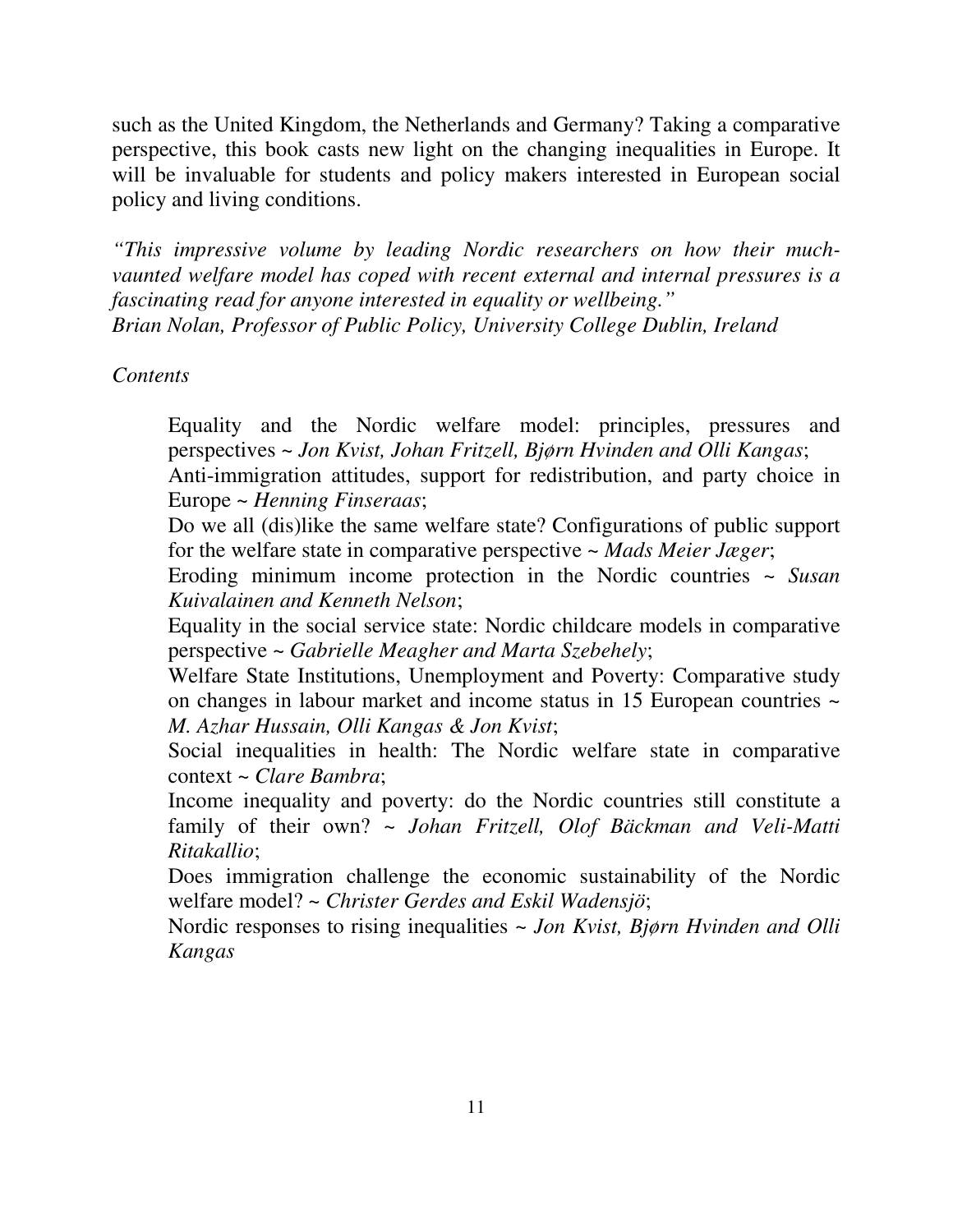Rianne Mahon and Fiona Robinson (eds.). 2011. *Feminist Ethics and Social Policy: Towards a New Global Political Economy of Care*. UBC Press.

As the boundaries between nations become more permeable, women are increasingly on the move, travelling from poor countries to rich ones to work as nannies, nurses, teachers, maids, and sex workers. The struggle to maintain a healthy balance between work, family, and care in Western nations is creating a care deficit in the developing world.

*Feminist Ethics and Social Policy* links ethics to the social politics of care by revealing the implications of the feminization of migrant labour and the shortcomings of social policy at the national level. Drawing on innovative theories of gender and race, global justice and neocolonialism, and care and masculinity, renowned and emerging scholars trace how recent policy developments are transforming the lives of female care workers in Canada, Sweden, Korea, and Japan and sparking national debates on care. They demonstrate that ethics cannot be separated from practice -- an ethics of care that is both political and critical must be grounded in the concrete activities of real people working in transnational webs of social relations.

This timely volume offers a rare cross-national comparison of care arrangements and national debates on the ethics of care in the context of a globalizing world.

*Contents* 

Introduction / *Rianne Mahon and Fiona Robinson*

Part 1: The Transnational Movement of Care

1 Towards a Transnational Analysis of the Political Economy of Care / *Fiona Williams*

2 Migration and Globalized Care Work: The Case of Internationally Educated Nurses in Canada / *Christina Gabriel*

3 The Global Migration of Care Labour: Filipino Workers in Japan / *Hironori Onuki*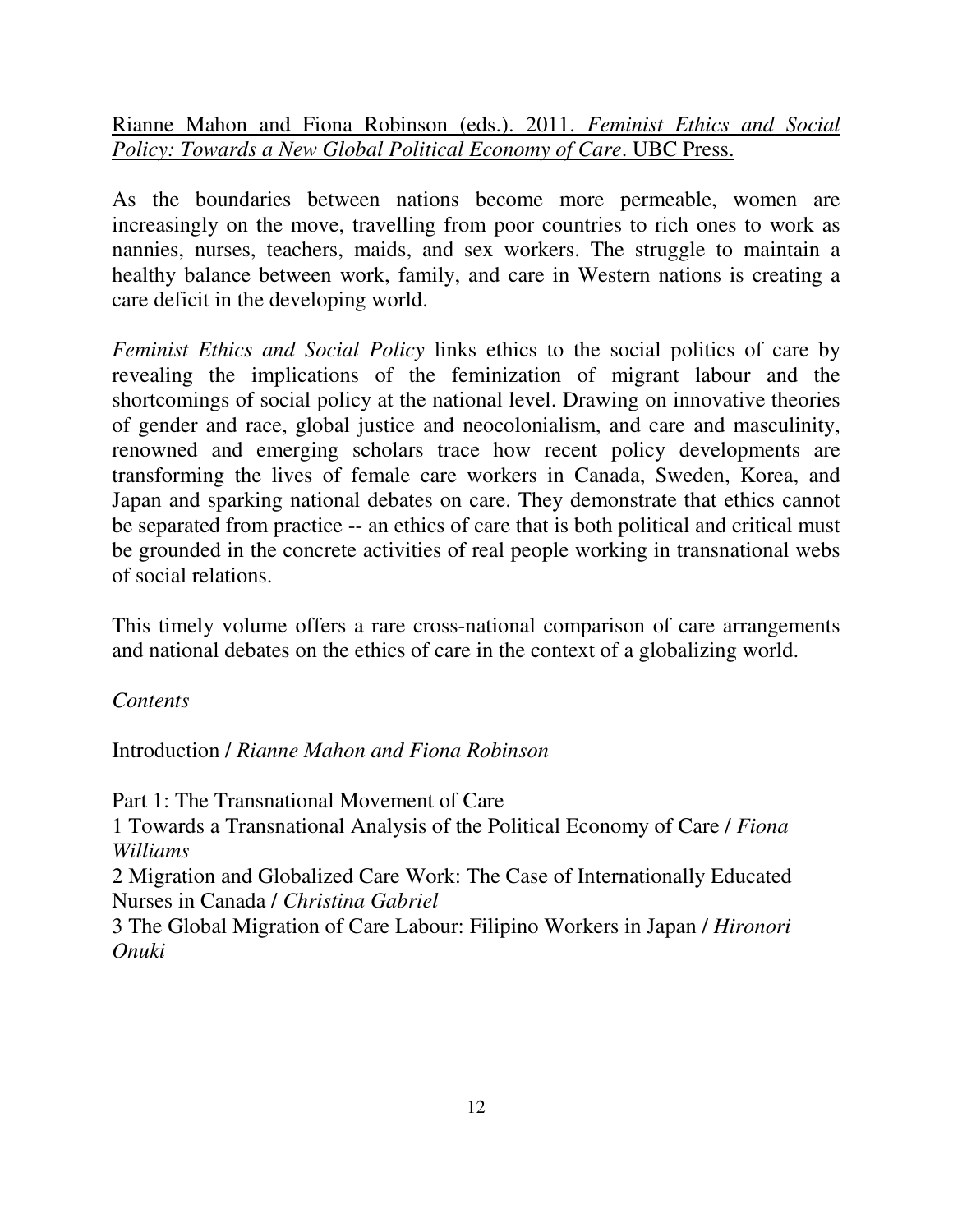Part 2: Transnational Influence of Care Discourses

4 Transnationalizing (Child) Care Policy: The OECD and the World Bank / *Rianne Mahon*

5 Social Investment Policy in South Korea / *Ito Peng*

6 Reimagined Intimate Relations: Elder and Child Care in Japan since the 1990s / *Yuki Tsuji*

Part 3: The Transnational Ethics of Care

7 Care Ethics and the Transnationalization of Care: Reflections on Autonomy, Hegemonic Masculinities, and Globalization / *Fiona Robinson*

8 The Dark Side of Care: The Push Factors of Human Trafficking / *Olena Hankivsky*

9 A Feminist Democratic Ethics of Care and Global Care Workers: Citizenship and Responsibility / *Joan C. Tronto*

Conclusion: Integrating the Ethics and Politics of Care / *Rianne Mahon and Fiona Robinson*

Nathalie Morel, Bruno Palier and Joakim Palme (eds). 2011. Towards a Social Investment Welfare State? Ideas, Policies and Challenges. Bristol: Policy Press.

This book questions whether the recently promoted European 'social investment' strategy is able to regenerate the welfare state, promote social inclusion, create more and better jobs, and help address the challenges posed by the economic crisis, globalisation, ageing and climate change. To assess the diversity, achievements, shortcomings and potentials of social investment policies, it brings together amongst the best social policy scholars and well-known policy experts, connecting academic and policy debates around the future of the welfare state. Supported by the Nordic Center of Excellence NordWel and the EU funded Network of Excellence RECWOWE (Reconciling Work and Welfare).

*Contents*: Beyond the welfare state as we knew it? ~ Nathalie Morel, Bruno Palier, Joakim Palme; Part one: Towards a new social policy paradigm: Two or three waves of welfare state transformation ~ Anton Hemerijck; Redesigning citizenship regimes after neoliberalism: moving towards social investment ~ Jane Jenson; Part two: Mapping the development of social investment policies: Towards social investment? Patterns of public policy in the OECD world ~ Rita Nikolai; Social investment or re-commodification? Assessing the employment policies of the EU member states ~ Caroline de la Porte and Kerstin Jacobsson; Part three: Assessing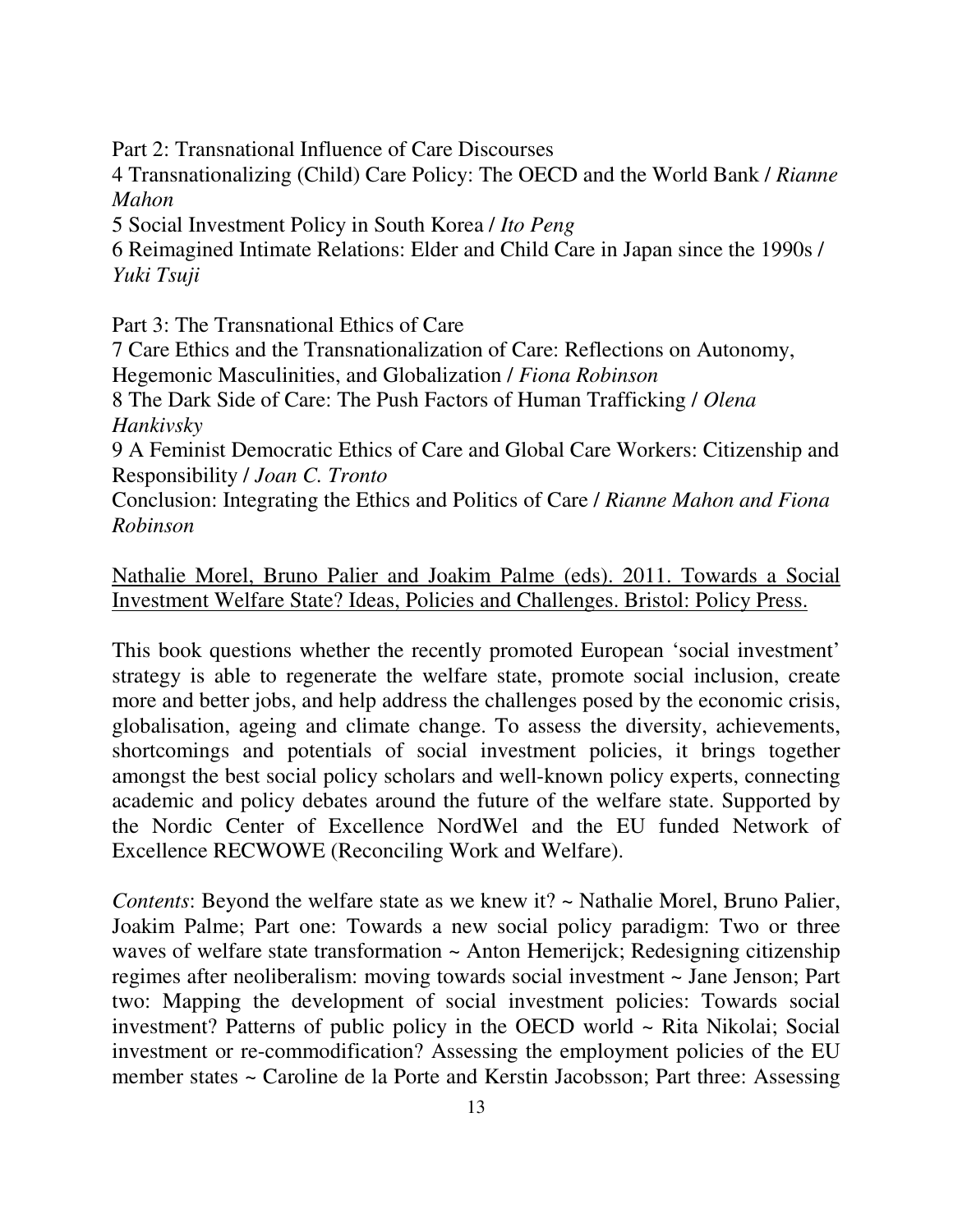the social investment policies: Promoting social investment through work-family policies: which nations do it and why? ~ Kimberly Morgan; Active labour market policy and social investment: a changing relationship ~ Giuliano Bonoli; Do social investment policies produce more and better jobs? ~ Moira Nelson and John Stephens; Social investment in the globalising learning economy: A European perspective  $\sim$  Bengt-Åke Lundvall and Edward Lorenz; Part four: Meeting the challenges ahead?: Social investment in the ageing populations of Europe  $\sim$ Thomas Lindh; Aftershock: The post-crisis social investment welfare state in Europe ~ Patrick Diamond and Roger Liddle; Climate policy and the social investment approach: towards a European model for sustainable development ~ Lena Sommestad; From the Lisbon strategy to the EUROPE 2020 ~ Bengt-Åke Lundvall and Edward Lorenz; Social investment: A paradigm in search of a new economic model and political mobilization ~ Nathalie Morel, Bruno Palier, Joakim Palme.

# Dorian R. Woods. 2012. *Family Policy in Transformation: US and UK Policies*. Palgrave Macmillan.

In the US and UK there has been a transformation in child care, family leave, social assistance, work activation and tax credits in the last twenty years. These policies have been expanded or radically reformed, and this book explores the factors behind these changes. Using detailed case studies Dorian R. Woods finds that ideas and the power to wield them are some of the most crucial factors in the transformation of family policy. Woods' analysis shows that ideology and power are predominant factors in family policy-making because the policies are strongly associated with beliefs about families. The parties and influential women's groups who have close ties to power elites could impact policy change with new ideas at critical moments. Woods argues that governments need to be receptive to prevailing views around families and have to convincingly justify new family policy goals. The book is divided into seven chapters:

- -Introduction
- -Analyzing Family Policy and Ideas
- -Social Assistance for Families or Workers?
- -Ideas of Child Care and Employment Support
- -Tax Credits: The Ultimate Compromise
- -The Transformation of Parental Leave
- -Ideas and Catalysts of Change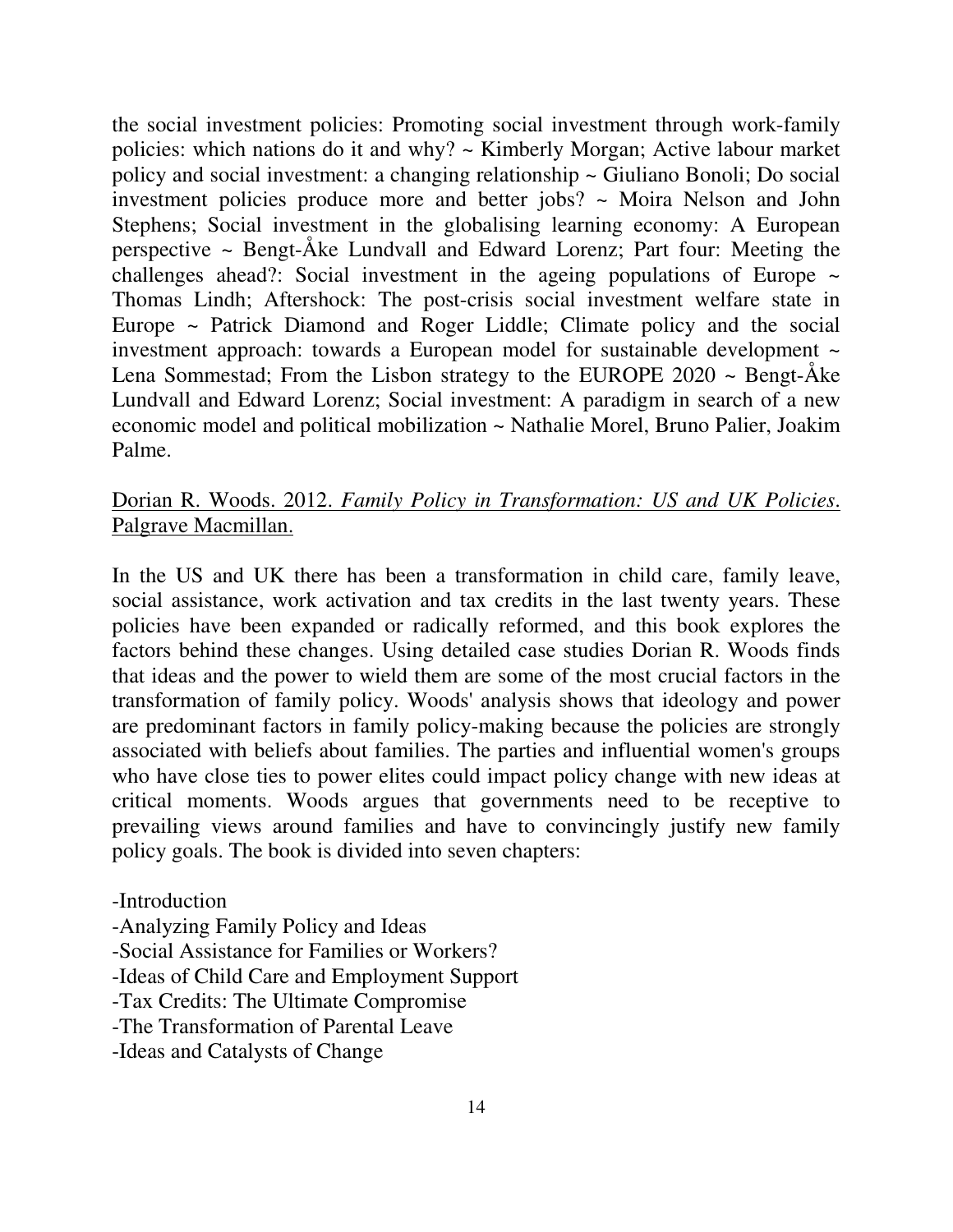#### **New Book Series on Work and Welfare in Europe**

The RECWOWE network created a dedicated book series on Work and Welfare in Europe with the publishing house Palgrave Macmillan. The series editors are: Denis Bouget, Jochen Clasen, Ana M. Guillen Rodriguez, Jane Lewis, and Bruno Palier.

This series publishes books that analyse the tensions that characterize the relationships between labour markets and welfare systems in very diverse national settings across EU member states. These books focus more especially on four tensions that now characterize this centrally important relationship: the tension between the firms' demands for more labour market flexibility and citizens' need for economic security; the tensions between the increased participation in paid work and the importance of family life, the greater fluidity in family relationships, and the greater flexibility in the labour markets; the friction between quantity and quality of the jobs to be created, between job creation and maintaining or improving the quality of employment; and finally the conflicts raised by the need to adapt (industrial) social protection systems to new labour market structures. Beyond the four main tensions mentioned above, the Series is open to any other forms of analysis of the relationship between work and welfare.

The Work and Welfare in Europe Series is committed to becoming one of the leading monograph series on European social policy and is fully open to the post-Recwowians and authors other than Recwowe members.

More information: http://www.palgrave.com/products/series.aspx?s=RECOWE

*New Books in the Series:* 

# Rik van Berkel, Willibrord de Graaf and Tomas Sirovatka (eds). 2011. *The Governance of Active Welfare States in Europe*. Basingstoke: Palgrave Macmillan, Work and Welfare in Europe Series.

During the last decade, many European countries introduced extensive reforms of the implementation structures through which income protection and activation programmes for the unemployed are implemented and delivered. These governance reforms include: the creation of markets for the provision of activation and employment services, the promotion of cooperation between benefit and employment agencies, processes of decentralizing policy making authority, the introduction of new public management in the public sector. This book analyses and compares these reforms, exploring a relatively new research area. The book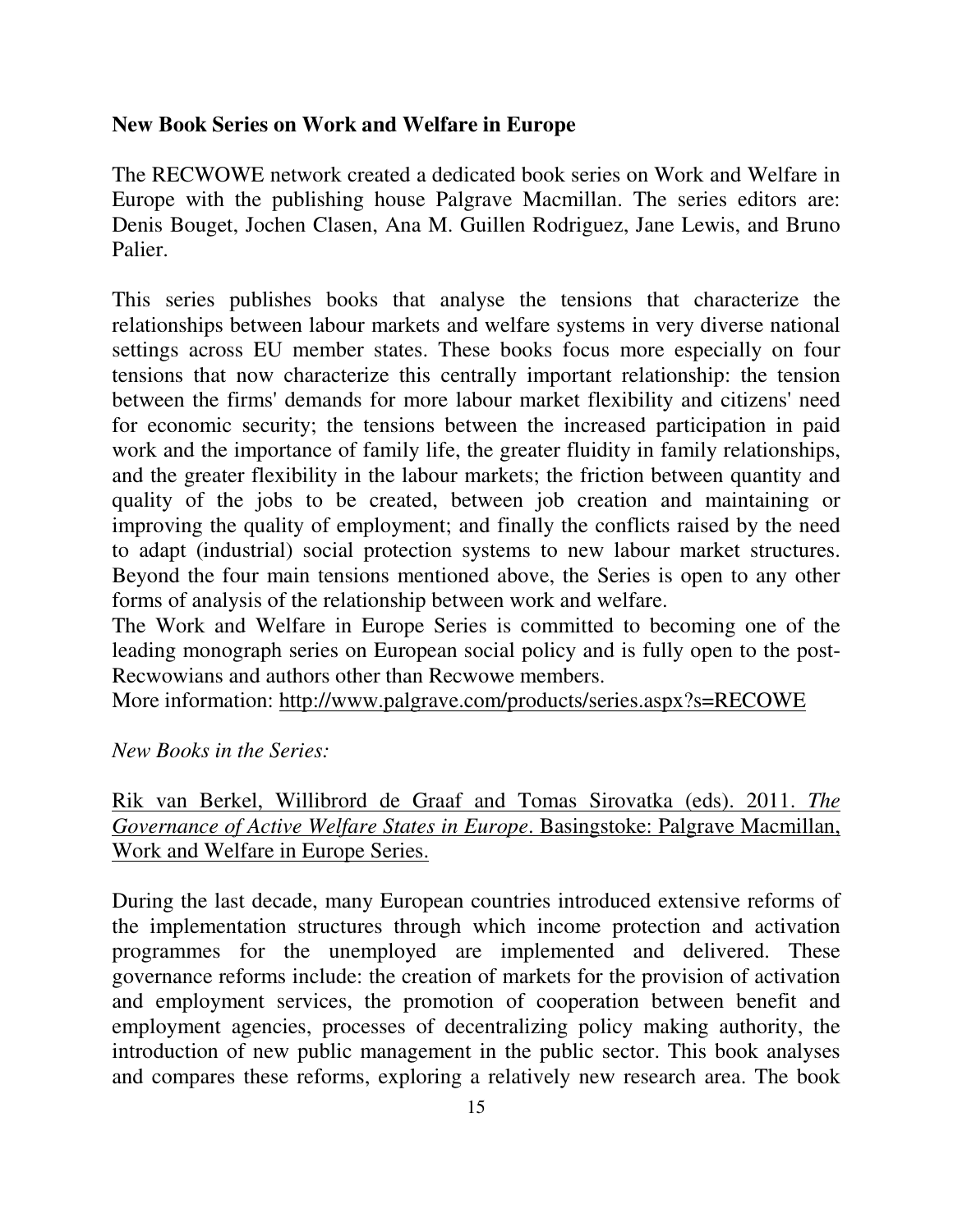covers nine European countries: the UK, France, Germany, Italy, the Netherlands, Switzerland, Czech Republic, Sweden and Finland. It focuses on the reform programmes themselves, and on what is known about their effects. One of the central arguments is that governance structures are not without consequences for the social programmes they implement and deliver.

*Contents:* 

- 1. The governance of active welfare states *Rik van Berkel, Willibrord de Graaf, Tomáš Sirovátka*
- 2. The administration of income provision and activation services *Rik van Berkel*
- 3. Accelerating governance reforms: the French case *Anne Eydoux, Mathieu Béraud*
- 4. Fragmented governance continued. the German case *Irene Dingeldey*
- 5. Steering with sticks, rowing for rewards: the new governance of activation in the UK

*Sharon Wright* 

- 6. The governance of activation policies in Italy. From centralized and hierarchical to a multi-level open system model? *Paolo R. Graziano, Annelies Raue*
- 7. The liberal governance of a non-liberal welfare state? The case of the Netherlands *Rik van Berkel, Willibrord de Graaf*
- 8. Marketization in a federal system. New modes of governance in unemployment insurance and social assistance in Switzerland *Franziska Ehrler, Fritz Sager*
- 9. Governance of activation policies in the Czech Republic: uncoordinated transformation

*Tomáš Sirovátka, Ji*ř*í Winkler* 

- 10.Decentralization and back to centralization. The Swedish case *Renate Minas*
- 11.Governance of integrated activation policy in Finland *Vappu Karjalainen, Peppi Saikku*
- 12.The governance of active welfare states in Europe in a comparative perspective *Rik van Berkel, Willibrord de Graaf, Tomáš Sirovátka*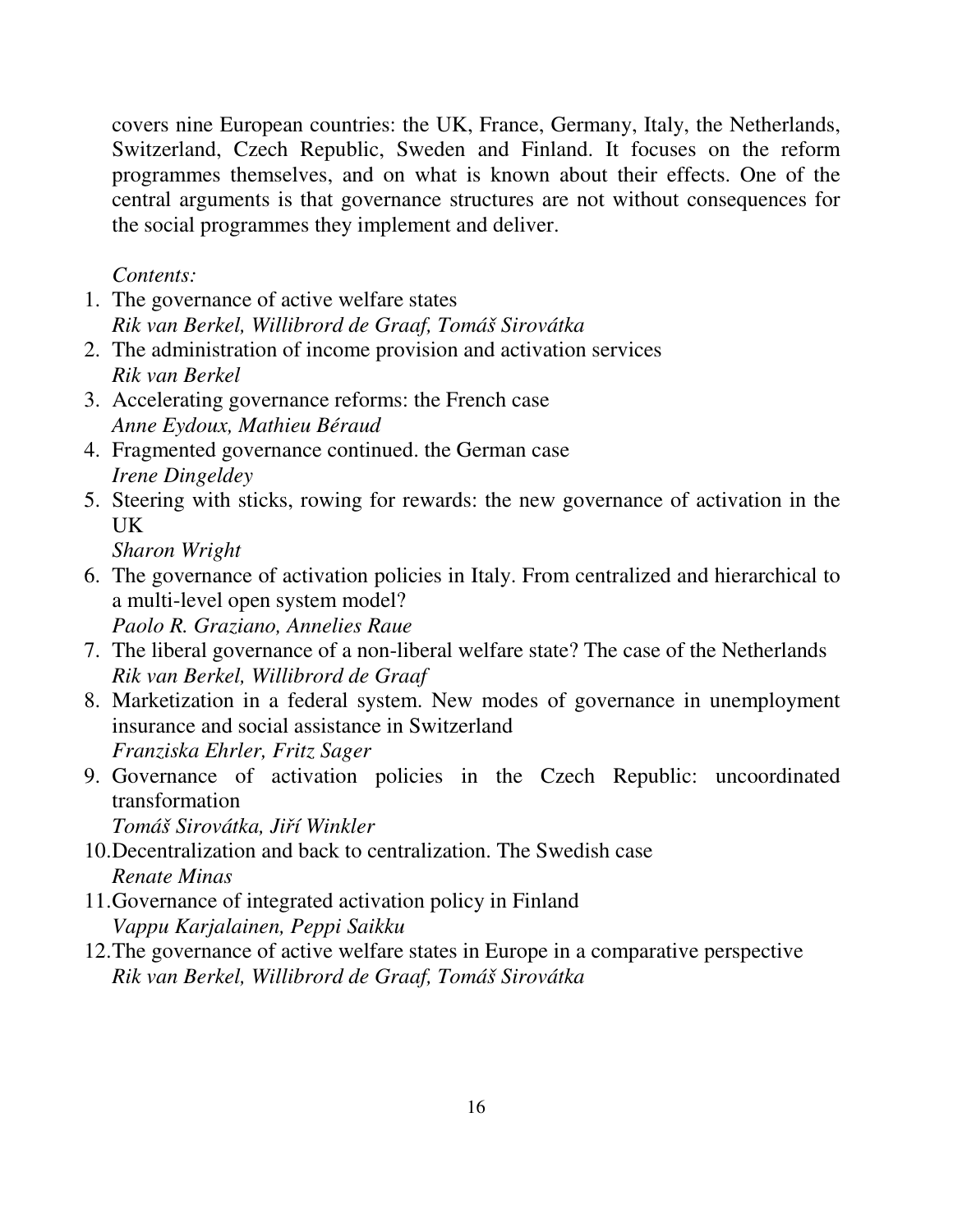Paolo Graziano , Sophie Jacquot and Bruno Palier (eds). 2011. *The EU and the Domestic Politics of Welfare State Reform: Europa, Europae*. Basingstoke: Palgrave Macmillan, Work and Welfare in Europe Series.

Does European integration influence national social policies? What is the use of EU laws, orientations and guidelines? Based on a systematic comparison of ten national cases, including both old and new member states, representing all families of welfare regimes, this volume explores and specifies the mechanisms through which the EU plays a role in domestic social policy changes. It focuses on where, when and how national actors use the tools and resources offered by the process of European integration to support them in the national welfare reforms they are engaged in. The comprehensive research design and the systematic comparisons provide a unique opportunity to fully grasp the mechanisms of domestic welfare state change within the context of the European Union multilevel political system. This book proposes both a new step within the Europeanization and the welfare state literatures. It confirms the idea that Europe matters in a differential way since EU social policy will be selectively used by domestic political actors in accordance with their political preferences. It provides a clear explanation of why no EUinduced social policy change can occur without an overall support offered by key domestic decision-makers.

*Contents:* 

Introduction: The Many Faces of Social Europe - Brief Introductory Note *P.R.Graziano, S.Jacquot & B.Palier* 

- 1. Europa, Europae: A Framework for Analysis *P.R.Graziano, S.Jacquot & B.Palier*
- 2. Social Europe in Action: The Evolution of EU Policies and Resources *H.Caune, S.Jacquot & B.Palier*
- 3. The EU and Czech Instrumentalism in Employment and Social Inclusion Strategy *T.Sirovátka*
- 4. The EU and the French Welfare Reforms: between Denial, Boasting and Legitimation *H.Caune, S.Jacquot & B.Palier*
- 5. The Reform-Laggard Germany: 'Using' the EU in Policy Reform Debates? *P.Aurich & A.Schüttpelz*
- 6. Usages of 'Europe' in Welfare Policies in Greece, 1981-2010 *D.Sotiropoulos*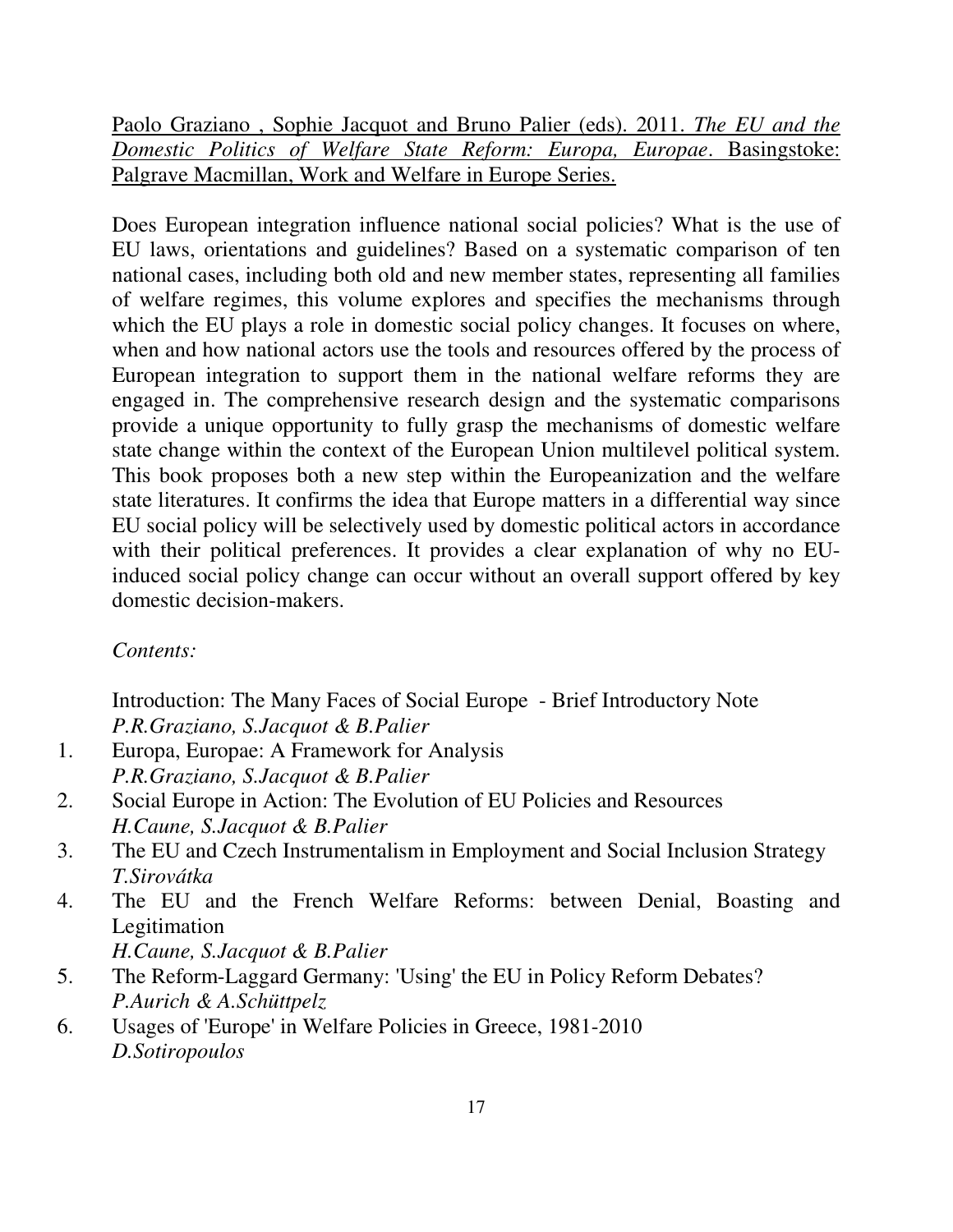- 7. Eppur si Muoveva...The Italian Trajectory of Recent Welfare Reforms: from 'Rescued by Europe' to Euro-Skepticism *P.R.Graziano & M.Jessoula*
- 8. The Activation Turn in the Netherlands: 'home'grown or Steered by Europe? *R.van Berkel & W.de Graaf*
- 9. A Compass or a Spear? The Partisan Usage of Europe in Portuguese Employment-Friendly Reforms *S.Zartaloudis*
- 10. Social Security Reform in Turkey: Different usages of Europe in Shaping the National Welfare Reform *C.Duyulmus*
- 11. Sweden; the Reluctant Rule Follower *A.Vifell*
- 12. Europeanization and Welfare State Change in the UK: Another Case of 'Fog over the Channel'?

*J.Hopkin & C.van Wijnbergen* 

13. Conclusion

Neil Fraser, Rodolfo Gutierrez and Ramon Pena-Casas. 2011 (eds). *Working Poverty in Europe*. Basingstoke: Palgrave Macmillan, Work and Welfare in Europe Series.

This is a study of a complex but important concept, working poverty (or in-work poverty), involving individuals both as workers and members of households. It is caused by low pay, but also weak labour force attachment and high needs. The most recently available version of the household survey, EU-SILC, is analyzed to explain factors behind working poverty in different European countries. There has been a growth of jobs in Europe in the last fifteen years, but this has not decreased poverty because of a relative expansion of low quality jobs. Now economic crisis threatens to increase poverty further. But there is quite a diversity of situations within the EU which this book explores. It includes discussion of working poverty in relation to gender, to migration, and policies like tax-credits. Case studies of UK, France, Spain, Sweden and Poland are included and these countries are given special attention in most of the chapters.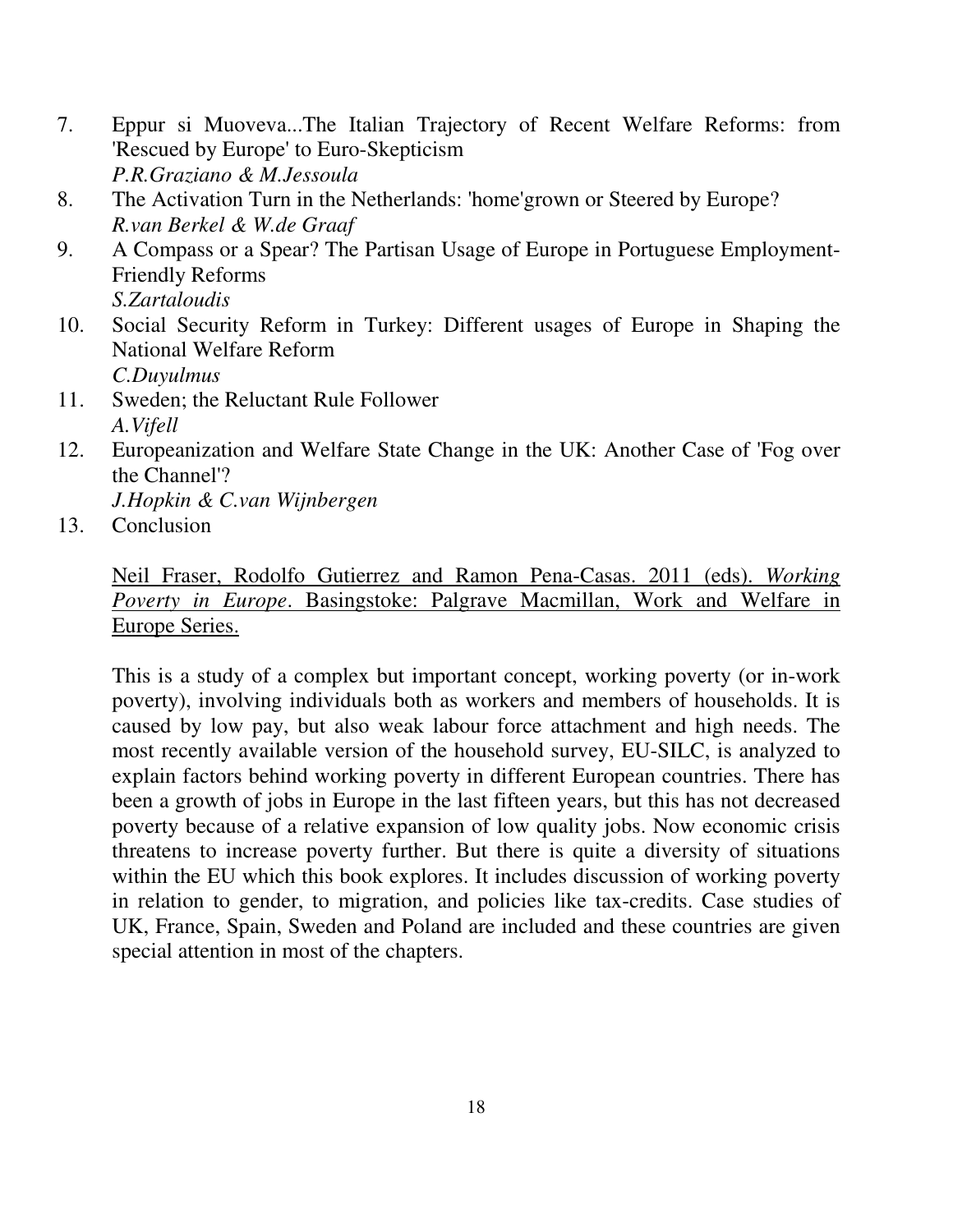*Contents:* 

PART I

- 1. Introduction R.Gutiérrez, R.Peña-Casas & N.Fraser
- 2. In-work-poverty in Europe: A Comparative Perspective A. Goerne
- 3. Worlds of Working Poverty: Cross-national Variation in the Mechanisms that Produce Working Povert E.Crettaz & G.Bonoli PART II
- 4. In-work Poverty in Spain I.Garcia, R.Gutiérrez, & M.Ibáñez
- 5. In-work-poverty, the French Case: In-work Poor or Poverty Due to Lack of Work?

G.Allègre

- 6. In- work poverty in the UK N.Fraser
- 7. When Dual Earnership is Not Enough: Poland as an Illustration the Specificities of In-work Poverty in Central and Eastern Europe A.Safuta
- 8. In-work Poverty in Sweden B.Hallerod & D.Larsson PART III
- 9. Social Assistance Schemes and Financial Incentives to Work: Tradeoffs and Consequences: A European Cross-country Comparison G.Allègre & K.Jaehrling
- 10. Dynamics of In-work Poverty R.Gutiérrez, M.Ibáñez & A.Tejero
- 11. Solving the Gender Paradox of the Working Poor: Opening the Household Black Box by Individualising In-work Poverty Risks R.Peña-Casas & D.Ghailani
- 12. Work, Family or State? From Wage Inequalities to Standard of Living Inequalities and In-work Poverty in a European Cross-country Perspective G.Allègre
- 13. Migration and In-work Poverty B.Alvarez-Miranda
- 14. Conclusion N.Fraser, R.Gutiérrez & R.Peña-Casas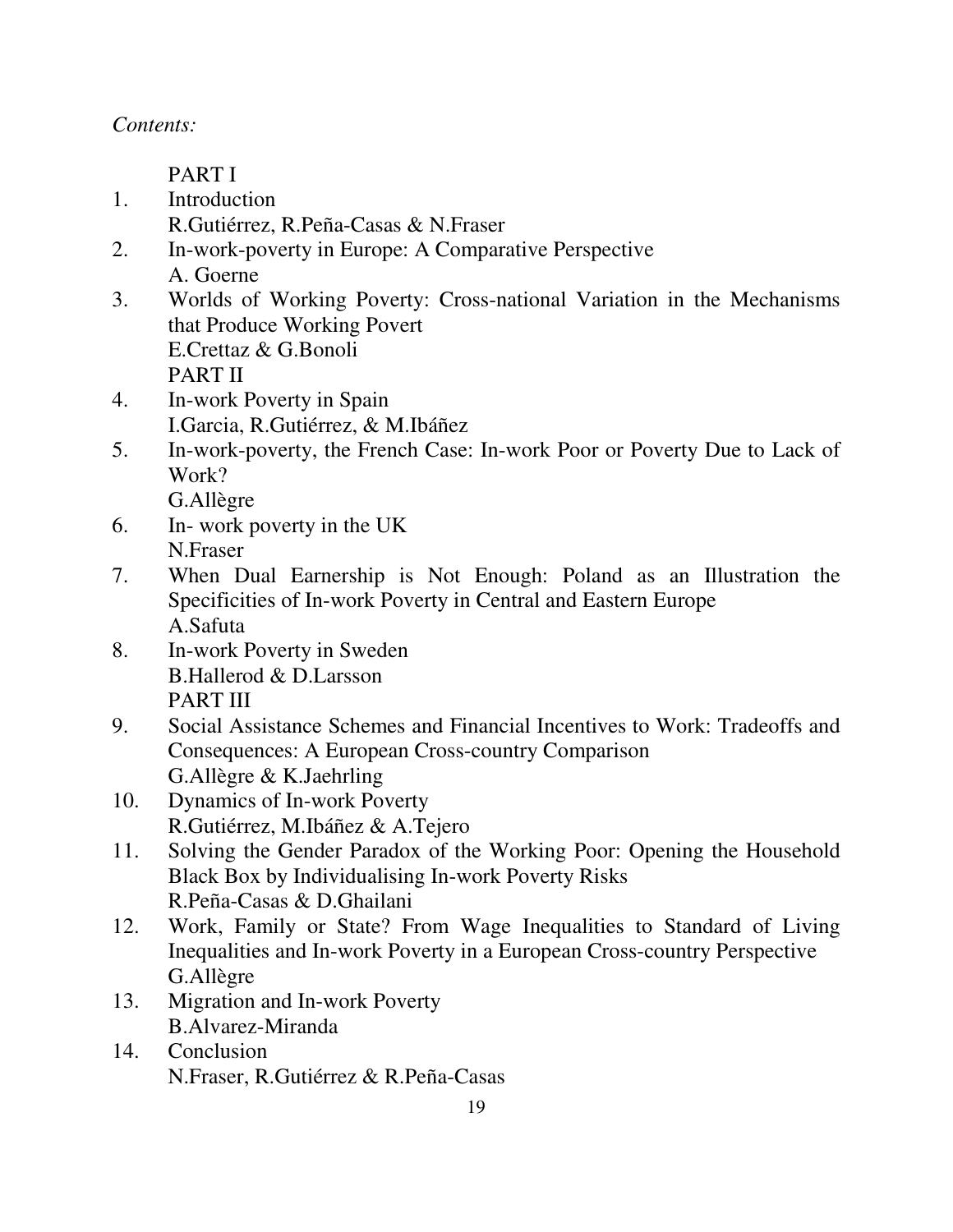#### **New Special Issues**

# Waltraud Schelkle (ed.). 2011. "Reconfiguring Welfare States in the Postindustrial Age: What role for trade unions?" *European Journal of Industrial Relations*.

#### *About this issue:*

The point of departure for the contributions in this issue is that the reconfiguration of welfare states is driven by structural changes that affect social partners in diverse ways and that play themselves out differently in relevant social policy areas. These changes are often, if not exclusively, perceived as the coming of a post-industrial age. An expanding service economy is likely to provide less stable employment relationships and more inequality in working conditions, on the one hand, but new job opportunities for women and the young, on the other. If the collective representations of workers and employers do not respond to these changes, they are faced with a loss in membership, marginalisation in the political process and ultimately an erosion of public support for the institution of social partnership.

The contributions concentrate on trade unions as they have been particularly challenged by these structural changes and were accused of largely blocking necessary reform in public debates. They have also be put under pressure by an ideological shift that sees a legitimate role for social policy not so much in the correction of markets, above all for reasons of equality, but in the correction of market failures. The problem for trade unions is not the productivist thrust per se, but the implication that redistributive social policy becomes suspect.

This special issue is a complementary endeavour to Colin Crouch's inquiry into the 'snakes and ladders of 21st century trade unionism'. We identify how the snakes and ladders matter, that is how weakening and strengthening conditions are shaping the role of unions in the reconfiguration of welfare states. Crouch identified as weakening conditions, among others, the shift of industrial relations activity to the enterprise level and the collapse of the standard employment relationship, while strengthening may result from the need for social pacts in an integrating Europe and in welfare reforms. One question we had is how even snakes can be turned into ladders if trade unions are able to respond constructively. The contributions cover a wide range of institutions in employment relations, different degrees of welfare state maturity and diverse social policy areas. As diverse as these cases may be, we may discern a pattern against the background of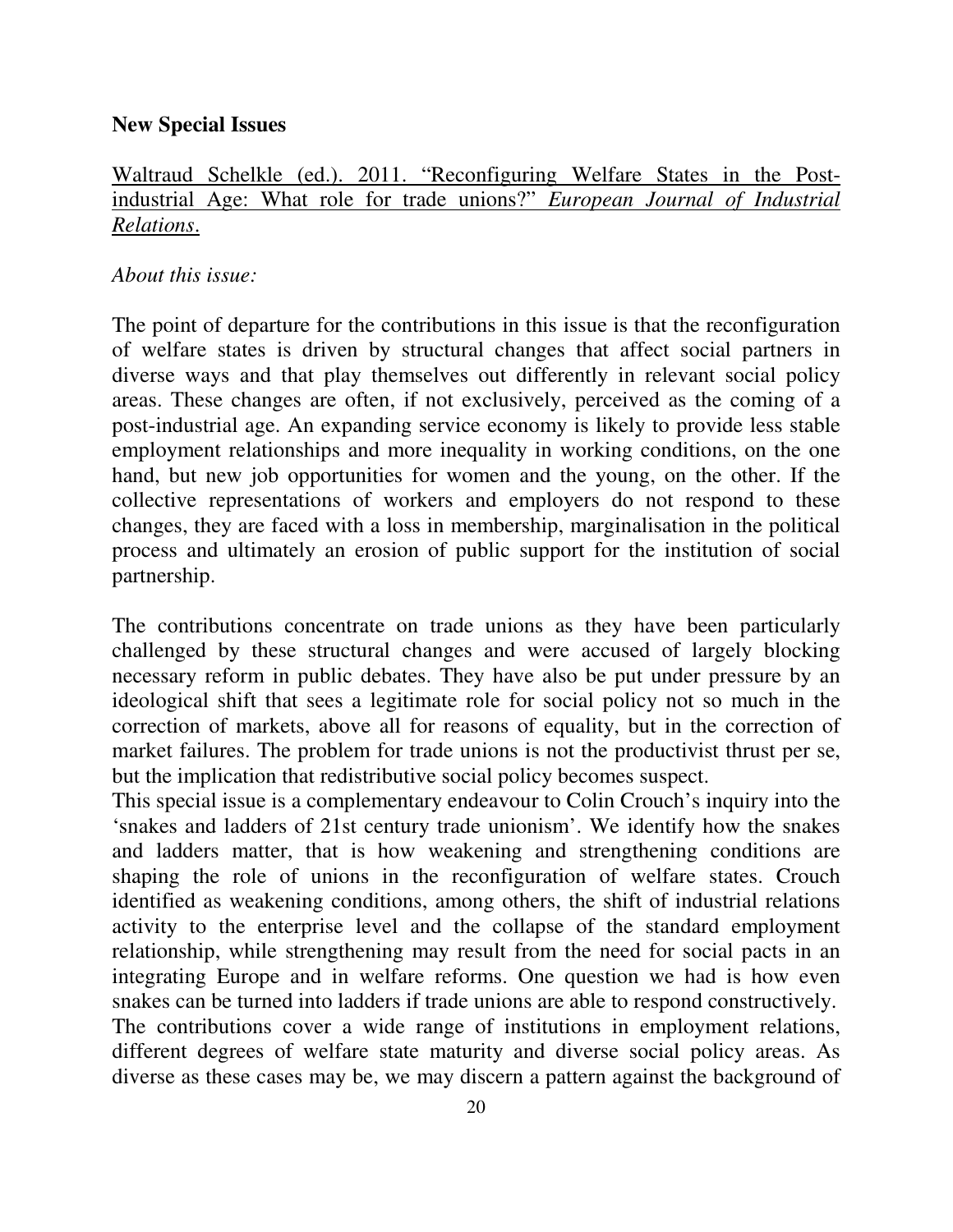both an economic and a political role of trade unions and collective rights. Trade unions are not weakened, maintained or strengthened in total but their economic and the political roles evolve in different directions. For instance, while the wagesetting role of collective agreements may decline or become less encompassing, trade unions' involvement in the self-administration of labour market policies may even become more entrenched.

# *Contents:*

- 1. Reconfiguring Welfare States in the Post-industrial Age: What role for trade unions? *Waltraud Schelkle (LSE)*
- 2. The Role of Trade Unions in European Pension Reforms: From 'Old' to 'New' Politics? *Bernhard Ebbinghaus (University of Mannheim)*
- 3. Welfare Institutions and the Mobilisation of Consent: Union Responses to Labour Market Activation Policies in France and the Netherlands. *Daniel Clegg (University of Edinburgh) and Christa van Wijnbergen (LSE)*
- 4. Social Partners and the Welfare State: Recalibration, Privatization or Collectivization of Social Risks? *Alison Johnston (LSE), Andreas Kornelakis (LSE), and Costanza Rodriguez d'Acri (LSE)*
- 5. Employee Welfare and Restructuring in Public Sectors: Evidence from Poland and Serbia. *Magdalena Bernaciak (Central University Budapest), Anil Duman (CEU), and Vera Š*ć*epanovi*ć *(CEU)*
- 6. The role of wage bargaining partners in public sector reform: the case of primary care contracts. *Elke Heins (University of Edinburgh) and Richard Parry (University of Edinburgh)*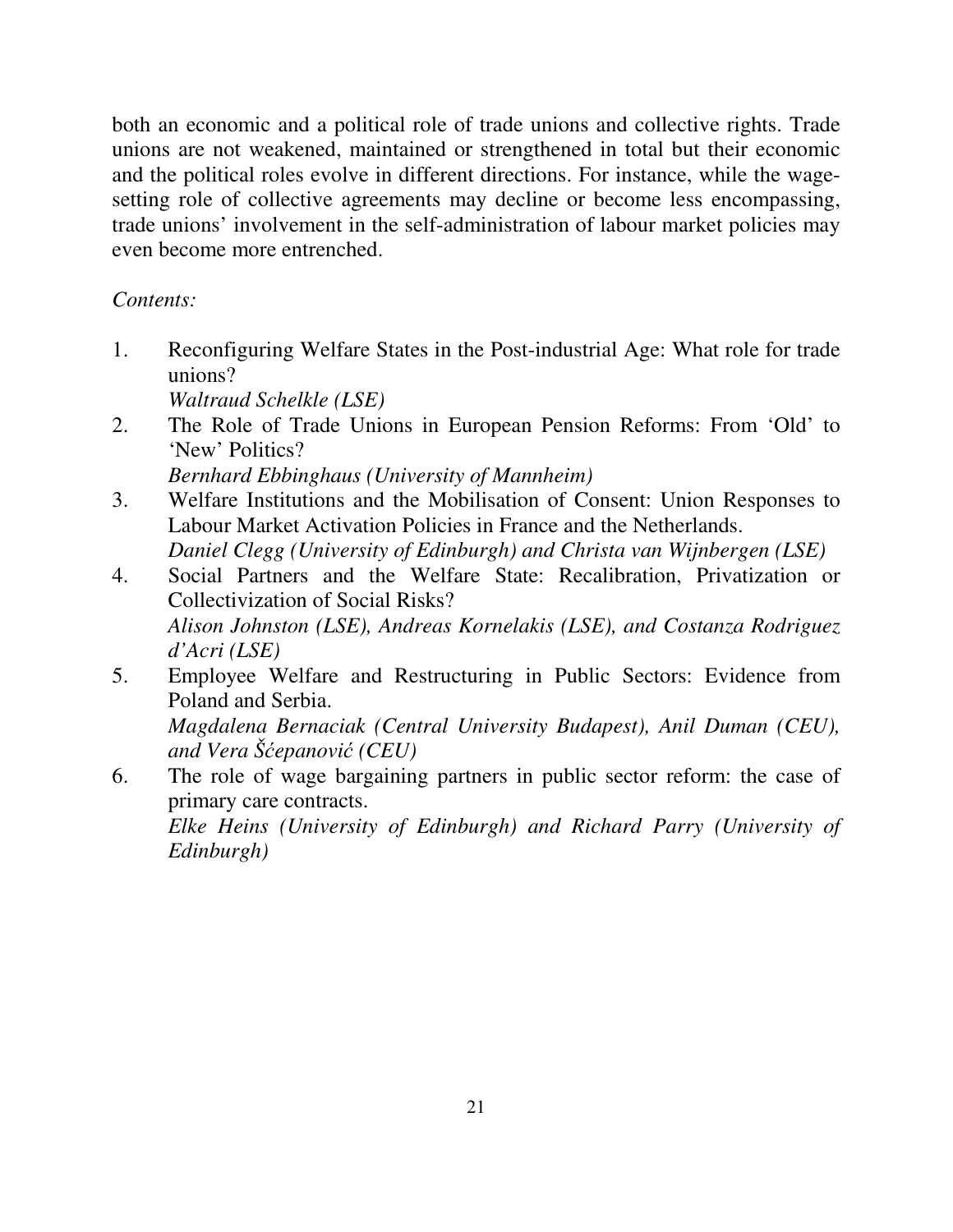Paolo Graziano, Sophie Jacquot, and Bruno Palier (eds). 2011. "Letting Europe In. The Domestic Usages of Europe in Reconciliation Policies," *European Journal of Social Security*.

# *About this issue:*

Most European countries are saying 'farewell to maternalism' and are now implementing policies aimed at helping individuals (especially women) to combine paid work and family responsibilities. In recent years, European institutions have promoted the development of reconciliation policies. Is it possible to consider that national changes in these reconciliation policies have been due to EU actions in this policy field? What is indeed the function of EU policies? How does European integration influence national social policies?

In order to address these questions, this special issue focuses on the relationship between European integration and the development of national welfare state reforms. Recent literature shows that the EU has played an important role in shaping recent welfare stat reforms, but the precise ways in which it has done so are still relatively unclear. We aim here at exploring and specifying the political mechanisms through which the EU plays a role in domestic social policy changes. Taking reconciliation policies (i.e. the reconciliation between paid work and private life policies) as an empirical terrain, our comparative research aims to take forward both the Europeanisation and welfare state literatures.

### *Contents:*

- 1. Domestic reconciliation policies and the usages of Europe *Paolo R. Graziano, Sophie Jacquot and Bruno Palier*
- 2. A means to a changing end. European resources: the EU and the reconciliation of paid work and private life. *Sophie Jacquot, Clémence Ledoux and Bruno Palier*
- 3. The dark side of the (pink) moon. The role of Europe in the recent evolution of Italian conciliation policies *Paolo R. Graziano and Ilaria Madama*
- 4. The Europeanization of reconciliation policies in France: boasting… but learning

*Paolo R. Graziano and Ilaria Madama*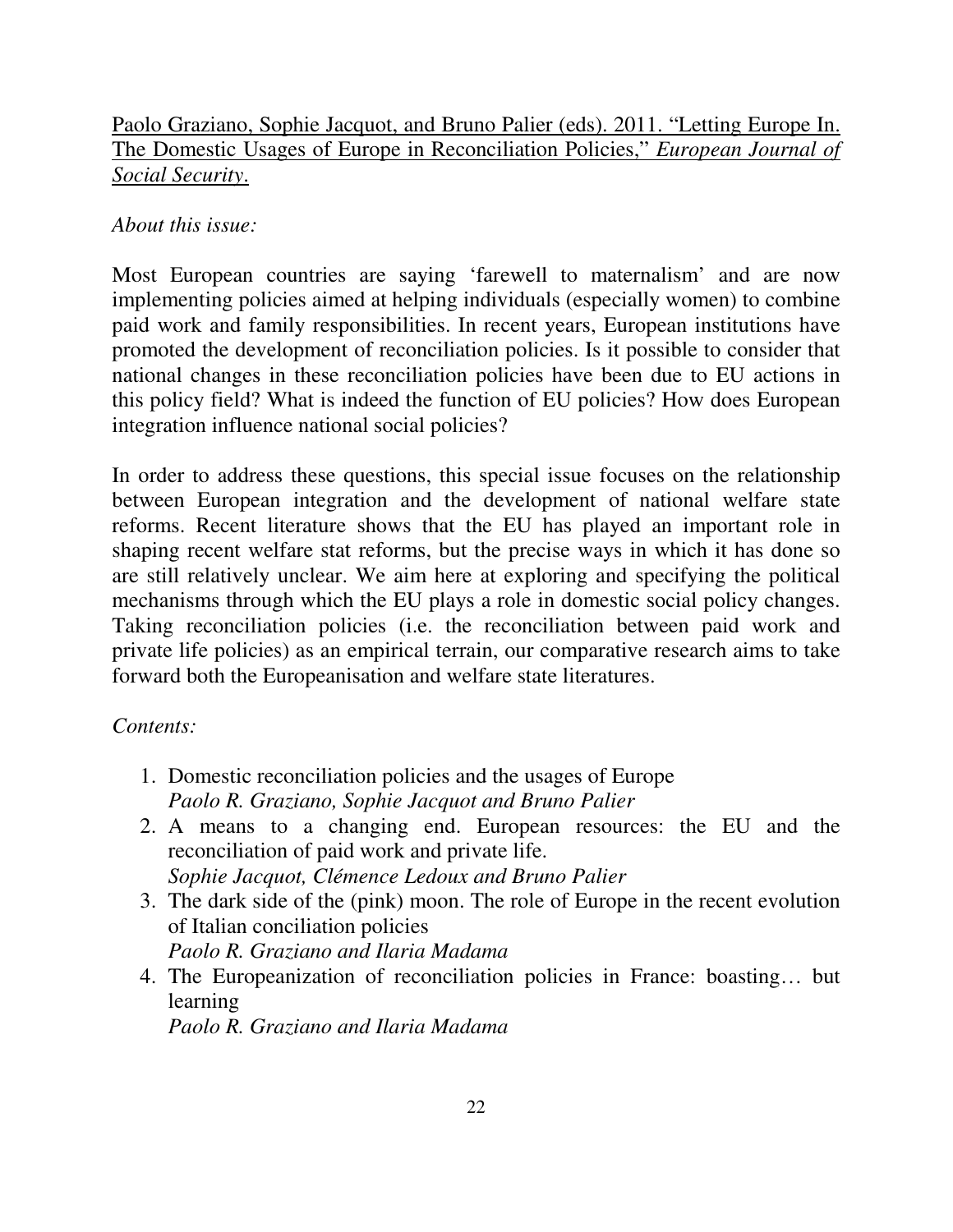5. De-constructing the familist welfare state in Spain. Towards reconciliation through Europe?

*Ana M. Guillén Rodríguez and Nuria Moreno-Manzanaro García* 

- 6. When soft law overshadows other European resources: Portuguese reconciliation policies and usages of Europe *Sotirios Zartaloudis*
- 7. Finnish policies for reconciling work and family and the usages of Europe *Kirsi Eräranta*
- 8. Familialism in flux: role of Europe and reconciliation in Hungary *Anil Duman and Anna Horvath*
- 9. Reconciliation policy in the Czech Republic and the EU: from neglect to rejection

*Tomáš Sirovátka and Helena Tomešová Bartáková* 

10.Tackling low female labour force participation in turkey: continuity and change in the social policy environment with the EU membership process *Cem Utku Duyulmus* 

Barbara Hobson, Sonja Drobníc and Colette Fagan (eds), 2011, 'Sen's capabilities and Agency Framework applied to Work-Life Balance across European Welfare States and within Work Organizations,' *Social Politics*.

*Contents:* 

- 1. The Agency Gap in Work–Life Balance: Applying Sen's Capabilities Framework Within European Contexts *Barbara Hobson*
- *2.* Agency and Capabilities to Achieve a Work–Life Balance: A Comparison of Sweden and Hungary *Barbara Hobson, Susanne Fahlén, and Judit Takács*
- 3. Social Policies Related to Parenthood and Capabilities of Slovenian Parents *Aleksandra Kanjuo Mr*č*ela and Nevenka* Č*ernigoj Sadar*
- 4. Tensions Between Work and Home: Job Quality and Working Conditions in the Institutional Contexts of Germany and Spain *Sonja Drobni*č *and Ana M. Guillén Rodríguez*
- *5.* Individual Working-time Adjustments between Full-time and Part-time Working in European Firms *Colette Fagan and Pierre Walthery*
- 6. Work, Family, and Managerial Attitudes and Practices in the European Workplace: Comparing Dutch, British, and Slovenian Financial Sector Managers *Laura Den Dulk, Bram Peper, Nevenka* Č*ernigoj Sadar, Suzan Lewis, Janet Smithson, and Anneke Van Doorne-Huiskes*